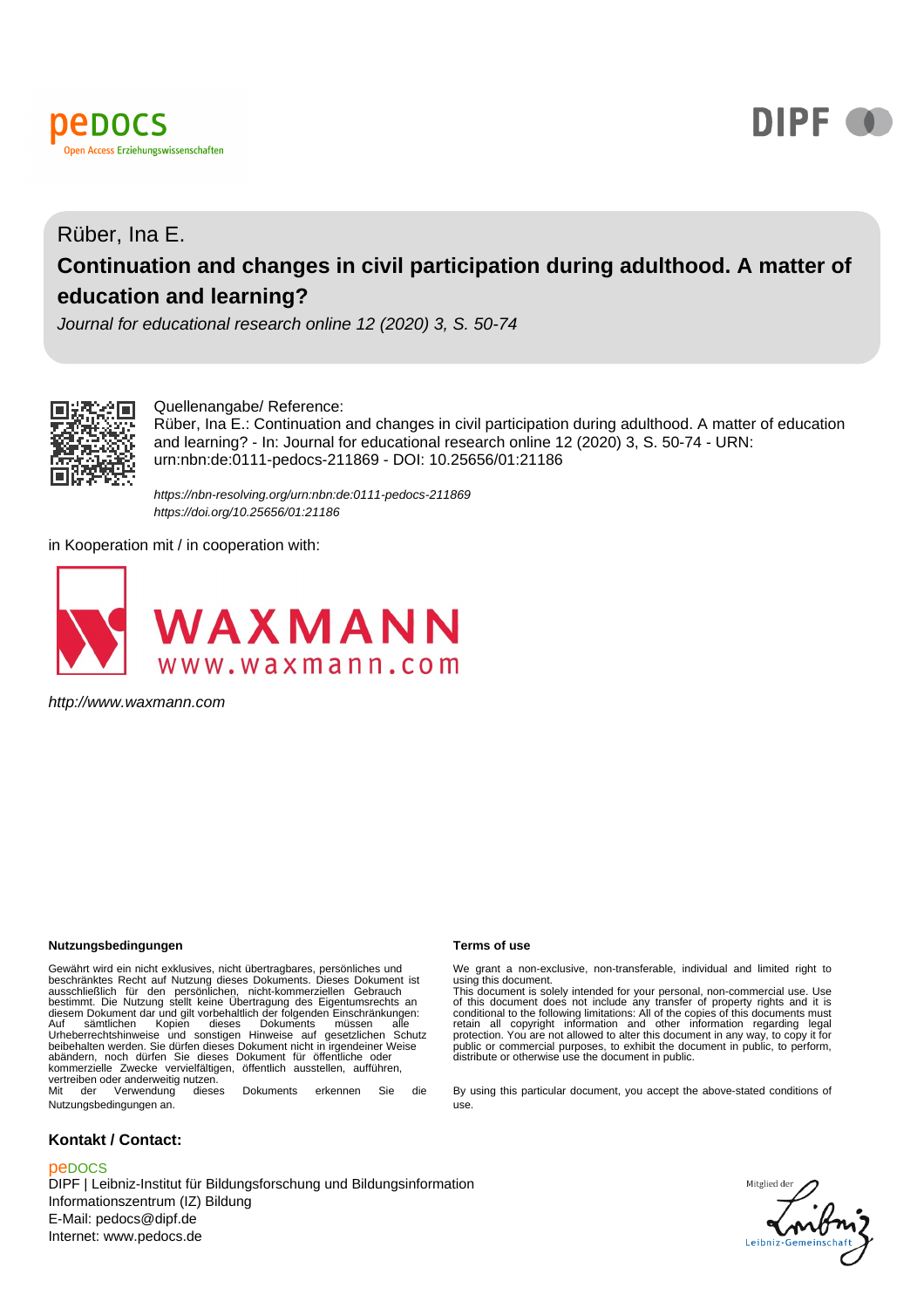

# *Educational Research Online*

*Journal für Bildungsforschung Online*

WAXMANN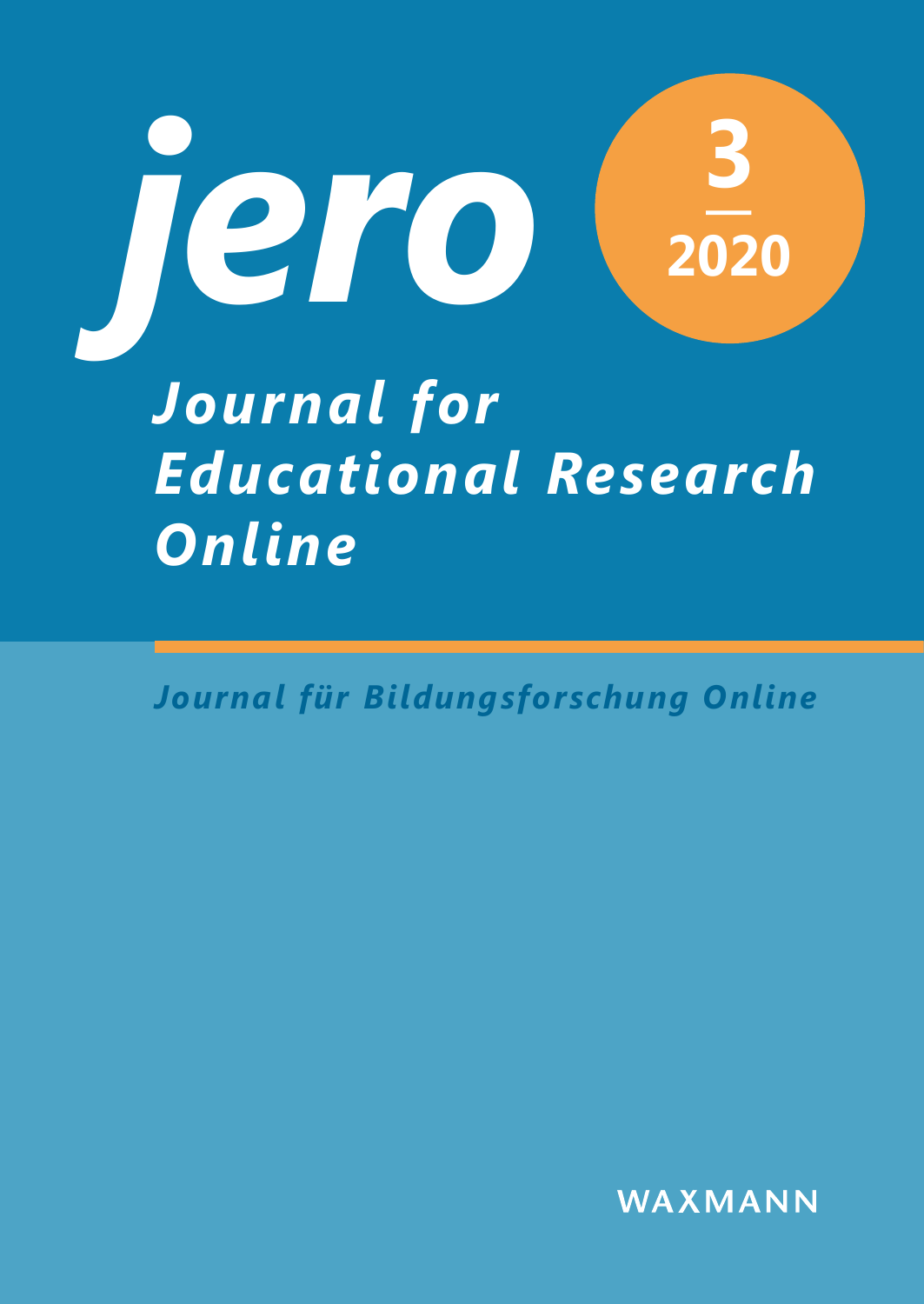#### **JERO Journal for Educational Research Online Journal für Bildungsforschung Online**

#### *Executive Editors:*

Nele McElvany, Institut für Schulentwicklungsforschung, Technische Universität Dortmund

Cornelia Gräsel, Institut für Bildungsforschung in der School of Education, Bergische Universität Wuppertal

#### *Editorial Office:*

Rahim Schaufelberger, Institut für Schulentwicklungsforschung, Technische Universität Dortmund Michael Rochnia, Institut für Bildungsforschung in der School of Education, Bergische Universität Wuppertal E-mail: editorialoffice@j-e-r-o.com

#### *Editors:*

Rolf Becker (Bern), Oliver Böhm-Kasper (Bielefeld), Wolfgang Böttcher ( Münster), Martin Bonsen (Münster), Wilfried Bos (Dortmund), Hartmut Ditton (München), Cornelia Gräsel (Wuppertal), Stephan Huber (Zug), Olaf Köller (Kiel), Harm Kuper (Berlin), Katharina Maag Merki (Zürich), Romain Martin (Luxemburg), Nele McElvany (Dortmund), Florian H. Müller (Klagenfurt), R. Daniel Muijs (Southampton), Jost Reinecke (Bielefeld), Kerstin Schneider (Wuppertal), Claudia Schuchart (Wuppertal), Wolfram Schulz (Camberwell), Birgit Spinath (Heidelberg), Petra Stanat (Berlin), Jan Van Damme (Leuven), Stefanie van Ophuysen ( Münster), Andreas Voss (Hamburg), Horst Weishaupt (Frankfurt), Ludger Wößmann (München), Olga Zlatkin-Troitschanskaia (Mainz)

Please subscribe to the e-mail alert at www.waxmann.com/jero if you want to be informed about the publication of each new issue. There is a spring edition and an autumn edition each year. The subscription of the journal is free of charge.

Open access at www.waxmann.com/jero

ISSN 1866-6671

© Waxmann Verlag GmbH 2020 Steinfurter Straße 555, 48159 Münster, Germany Internet: www.waxmann.com, E-mail: info@waxmann.com

Setting: Stoddart Satz- und Layoutservice, Münster All rights reserved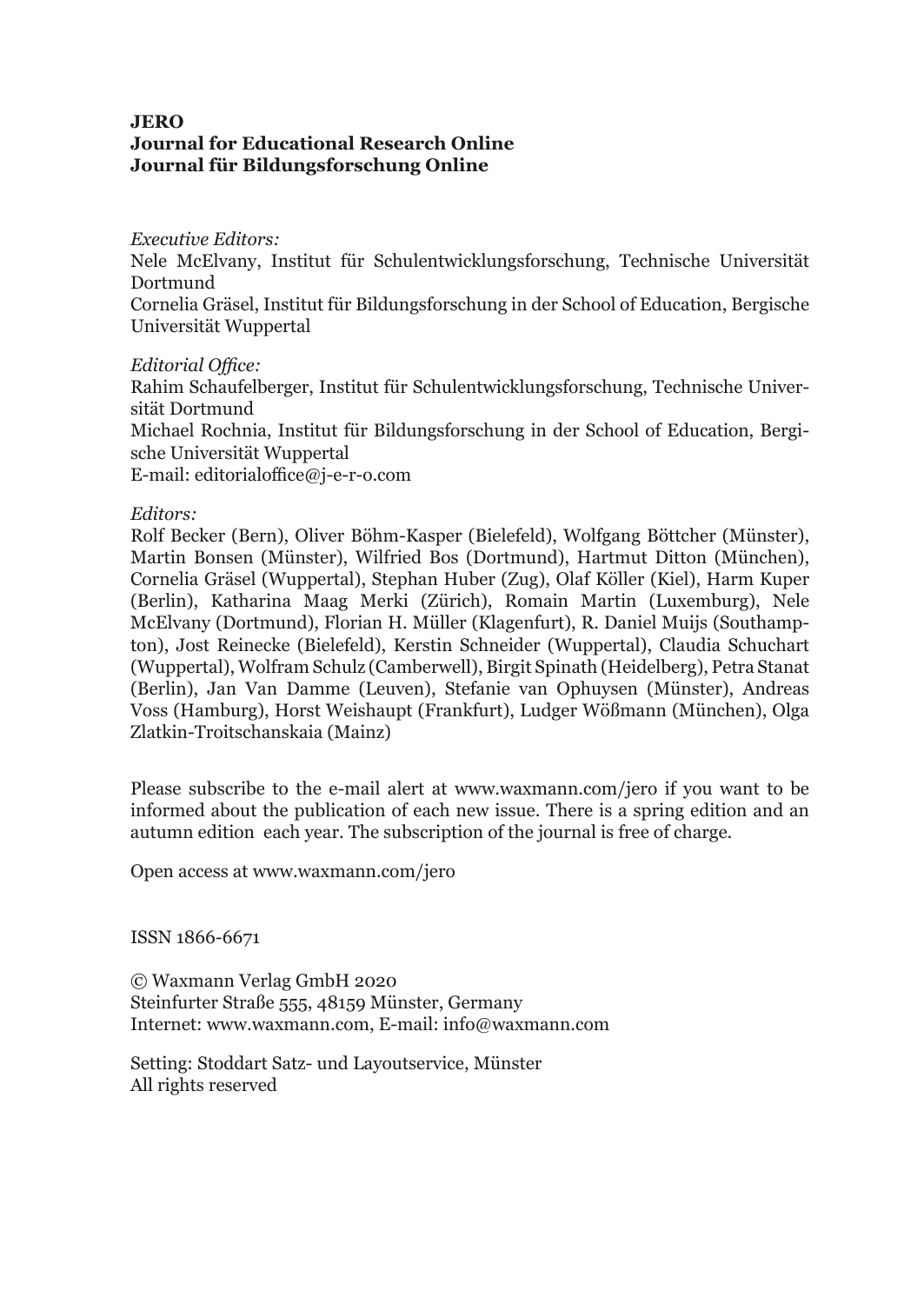## **Inhalt**

| Marc Bienefeld, Oliver Böhm-Kasper & Christine Demmer<br>Extrem wichtig und doch vernachlässigt: Die geringe Präsenz<br>von Replikationsstudien in der Erziehungswissenschaft3         |
|----------------------------------------------------------------------------------------------------------------------------------------------------------------------------------------|
| Christoph Mischo, Katrin Wolstein, Sabrina Tietze & Svenja Peters<br>Professionelle Wahrnehmung bei Kita-Fachkräften:                                                                  |
| Ina E. Rüber<br>Kontinuität und Wandel zivilgesellschaftlicher Partizipation                                                                                                           |
| im Erwachsenenalter:                                                                                                                                                                   |
| Ann-Sophie Grub, Antje Biermann & Roland Brünken<br>Prozessbasierte Erfassung professioneller Wahrnehmung<br>der Klassenführung bei (angehenden) Lehrkräften:                          |
| Lars Burghardt, Anja Linberg, Simone Lehrl, Kira Konrad-Ristau<br>Die Bedeutung frühkindlicher häuslicher und institutioneller<br>Lernumwelten für frühe mathematische Kompetenzen 103 |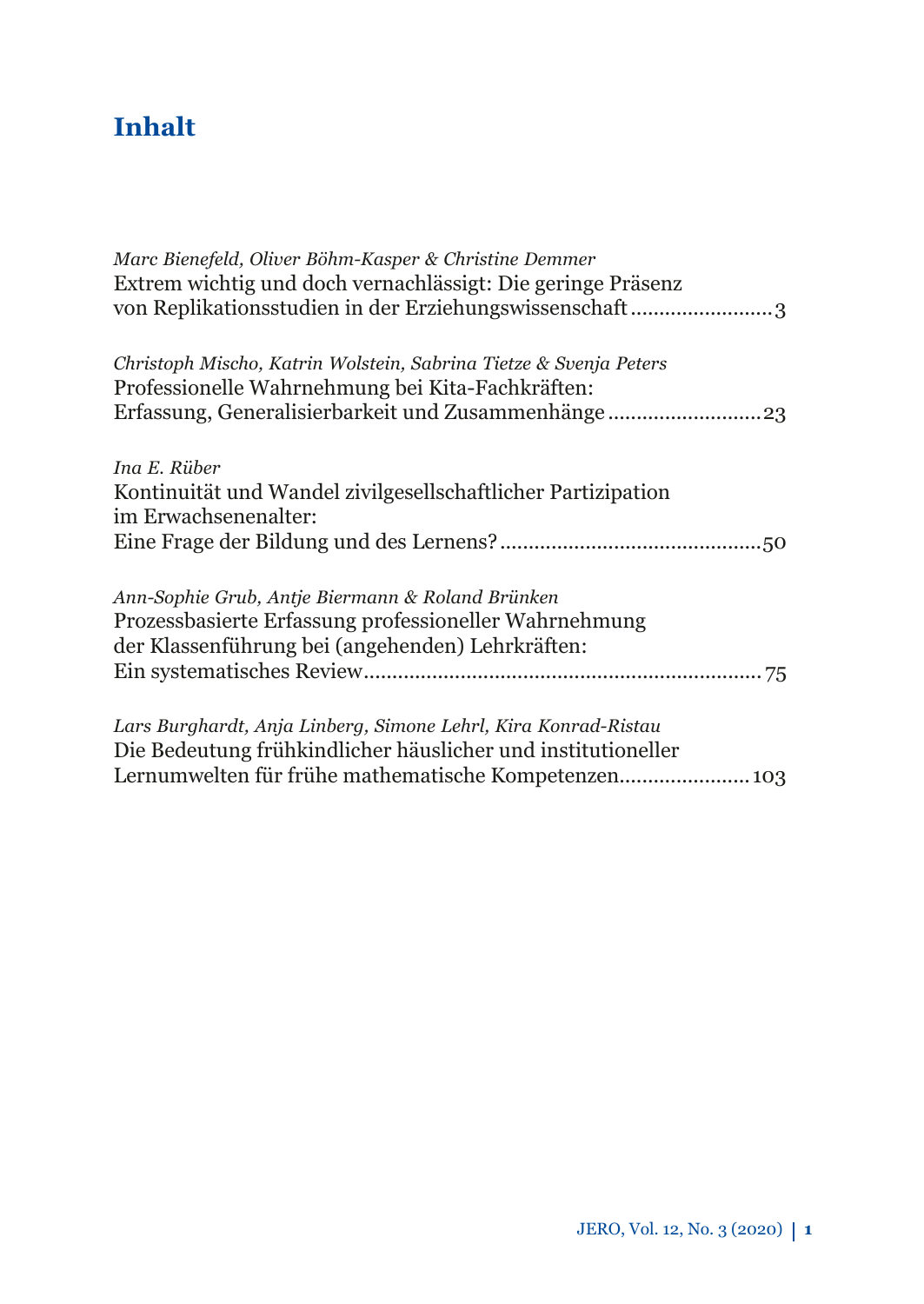## **Contents**

| Marc Bienefeld, Oliver Böhm-Kasper & Christine Demmer<br>Highly recommended and yet neglected:                                                                                             |
|--------------------------------------------------------------------------------------------------------------------------------------------------------------------------------------------|
| Christoph Mischo, Katrin Wolstein, Sabrina Tietze & Svenja Peters<br>Professional vision of early childhood teachers:                                                                      |
| Ina E. Rüber<br>Continuation and changes in civil<br>participation during adulthood:                                                                                                       |
| Ann-Sophie Grub, Antje Biermann & Roland Brünken<br>Process-based measurement of professional vision of<br>(prospective) teachers in the field of classroom management:                    |
| Lars Burghardt, Anja Linberg, Simone Lehrl, Kira Konrad-Ristau<br>The relevance of the early years home and institutional learning<br>environments for early mathematical competencies 103 |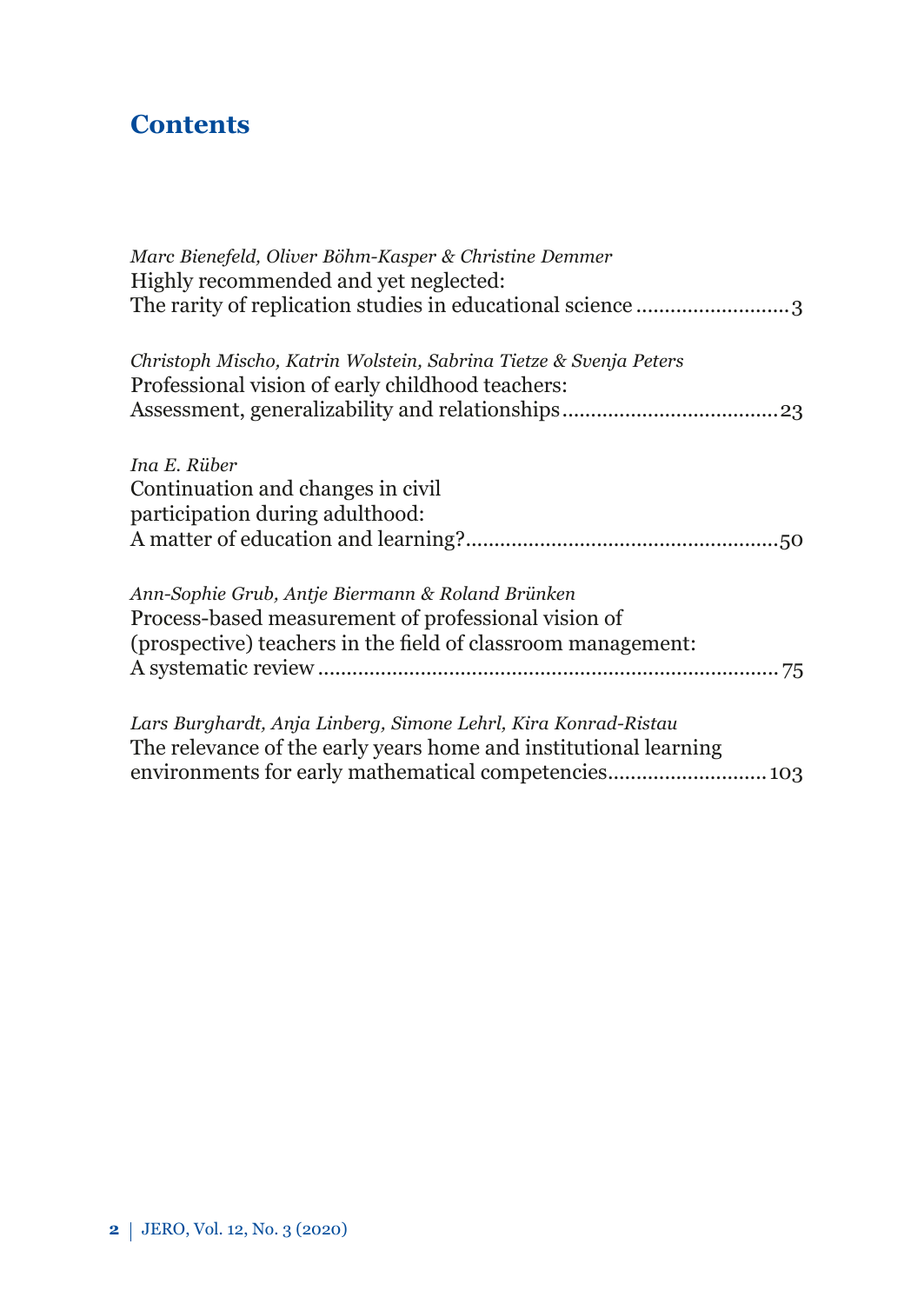Journal for Educational Research Online Journal für Bildungsforschung Online Volume 12 (2020), No. 3, 50–74 © 2020 Waxmann

<span id="page-5-0"></span>Ina E. Rüber

## **Continuation and changes in civil participation during adulthood: A matter of education and learning?**

#### **Abstract**

*This paper revisits the associations between education and learning with civil participation during adulthood, focusing on the questions whether and how adult learning may exert an eff ect on civil participation. Adult learning is distinguished upon its degree of institutionalization. Using data from the German National Educational Panel Study (NEPS) further allows to diff erentiate recurring civil participation and the uptake of civil participation. Multinomial logistic regression models reveal that the odds of recurring civil participation, against the odds of no civil participation, increase with educational degree, non-formal and informal learning. This result supports earlier research. The models further show that the odds of taking up civil participation during adulthood, against the odds of no civil participation, do not change with educational degree but with informal learning and especially with non-formal learning. The results on the one hand, speak in favor of the continuity theory of aging; civil participation behavior establishes early in life and upon similar determinants as the dispositions for adult learning. On the other hand, non-formal learning may trigger adults to uptake civil participation by providing opportunities to extend social networks.*

#### **Keywords**

*Adult learning; Education; Adult education; Civil participation; Volunteering*

## **Kontinuität und Wandel zivilgesellschaftlicher Partizipation im Erwachsenenalter: Eine Frage der Bildung und des Lernens?**

#### **Zusammenfassung**

*Dieser Artikel untersucht den Zusammenhang zwischen Bildung und Lernen mit zivilgesellschaftlicher Partizipation (zP) im Erwachsenenalter. Fokussiert wird die Fragestellung inwieweit das Lernen Erwachsener einen Eff ekt auf die* 

Ina Rüber, M. Sc., Wuesterather Hof 1, 56727 Mayen e-mail: ina.rueber@gmail.com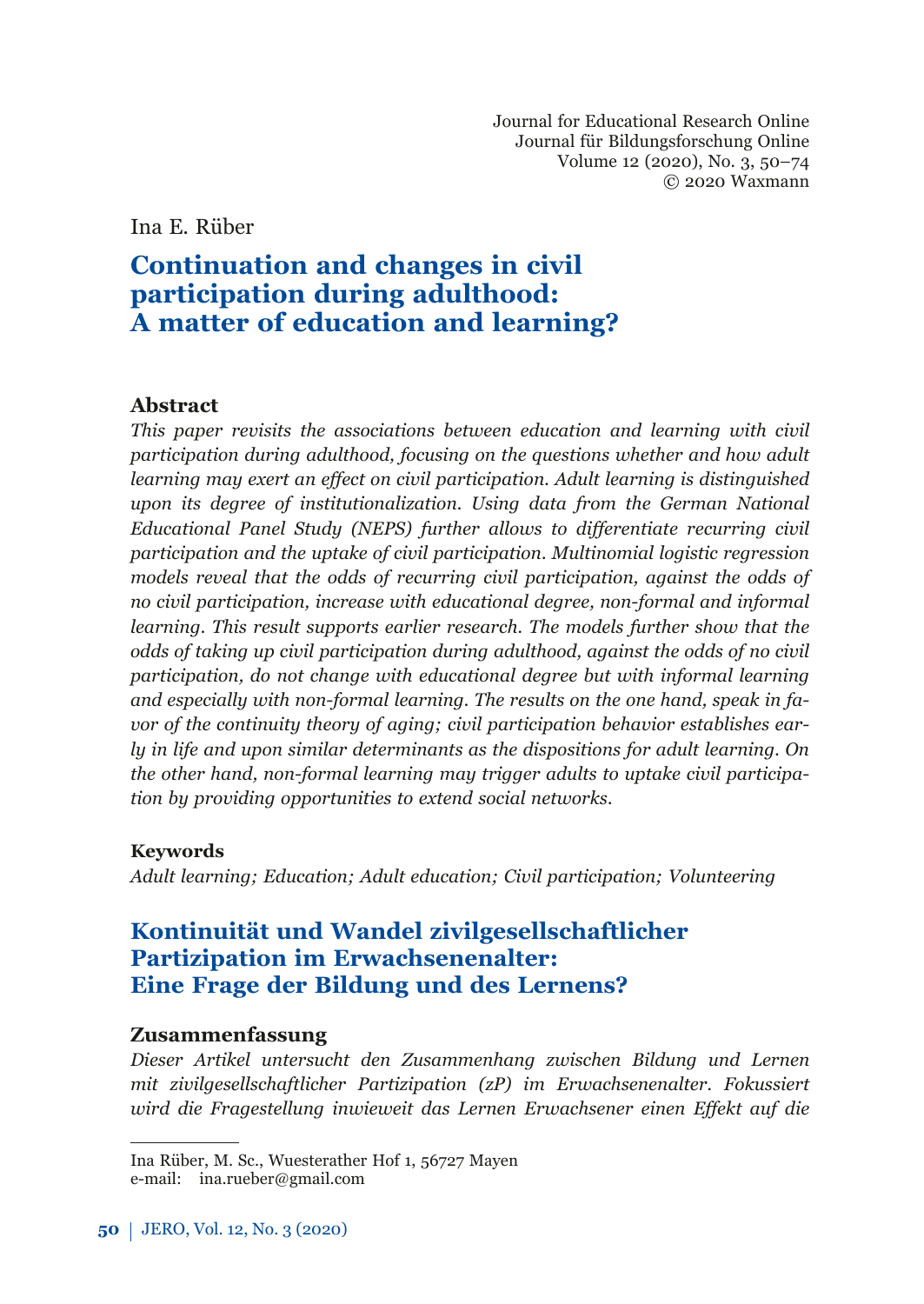*zP hat. Es werden formales, non-formales und informelles Lernen unterschieden. Anhand der Daten des Nationalen Bildungspanels (NEPS) kann weiterhin zwischen wiederkehrender zP und der erstmaligen Aufnahme von zP unterschieden werden. Die Ergebnisse multinomialer logistischer Regressionsmodelle zeigen, dass wiederkehrende zP im Vergleich dazu nicht zu partizipieren mit Bildung, non-formalen und informellen Lernen wahrscheinlicher wird. Das zeigte bereits frühere Forschung. Die Modelle zeigen jedoch auch, dass die Aufnahme zP im Erwachsenenalter unabhängig von Bildung ist, aber mit informellen und insbesondere mit non-formalen Lernen wahrscheinlich wird. Einerseits stützen die Ergebnisse die Theorie der Kontinuität des Alterns; zP festigt sich bereits in der Jugend und im jungen Erwachsenenalter durch ähnliche Einfl üsse, die auch die Dispositionen zum Lernen im Erwachsenenalter prägen. Andererseits kann die Aufnahme von zP teilweise durch non-formales Lernen erklärt werden, denn es ermöglicht die Erweiterung sozialer Netzwerke, die entscheidend für die Aufnahme zP sind.*

#### **Schlagworte**

*Lernen Erwachsener; Bildung; Erwachsenenbildung; Zivilgesellschaftliche Partizipation; Freiwilliges Engagement*

## **1. Introduction**

Civil participation includes regularly performed activities that serve the good of the society. It builds the fundamental base for a cohesive, integrative and functioning democratic society (Priemer, Krimmer, & Labigne, 2017; Putnam, 2000). Consequently, there is great political and public interest in achieving high civil participation rates, and there is great academic interest in explaining differences in individual civil participation behavior. In the academic discourse, one of the most robust findings is that there is a positive association between civil participation and education. The more time an individual spends in formal education and the higher the educational degree, the greater is his or her chance for civil participation (Gesthuizen, Van der Meer, & Scheepers, 2008; Mascherini, Vidoni, & Manca, 2011; Wilson, 2012). This is not limited to full time primary and higher education; also indeed, participation in adult learning positively relates to civil participation (Schuller, Preston, Hammond, Brassett-Grundy, & Bynner, 2004; Thomas, 2017; Vera-Toscano, Rodrigues, & Costa, 2017). Whether these associations, especially the one with adult learning (Field, 2011), are causal, to what extent, and at which stage of life they occur, are all, however, still matters for investigation. This article closely investigates the association of adult learning and civil participation.

In line with the continuity theory of normal aging, which implies that individuals are inclined towards psychological continuity and continuity of social behavior (Atchley, 1989; Wilson, 2012), for the majority of adults, civil participation behav-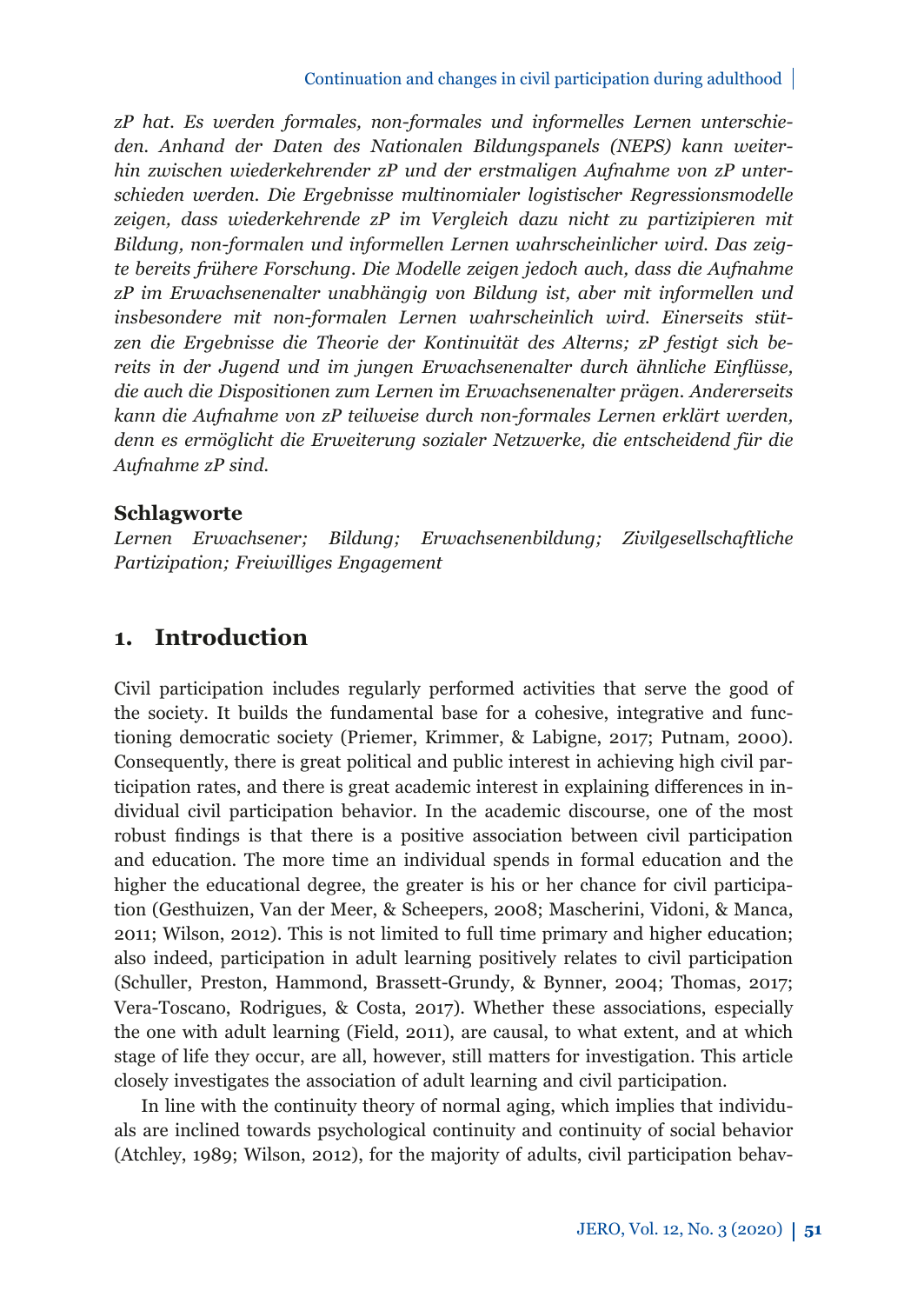ior does not change much over the life course (Lancee & Radl, 2014). Accordingly, civil participation during childhood and adolescence substantially increases the probability for recurring civil participation during adulthood (Oesterle, Johnson & Mortimer, 2004). The positive association between an adult's educational degree and his or her civil participation may, hence, only manifest due to an effect of education on civil participation early in life and the continuity of civil participation behavior thereafter (Schnittker & Behrman, 2012). The plausibility that further educational activities during adulthood, adult learning, exerts an effect on civil participation is also low, when civil participation tends to remain stable. However, if civil participation changes over the life-course, these changes may partly be triggered by adult learning.

Changes in civil participation behavior are functions of its changing determinants, such as the individuals' motivations, capacities and networks of recruitment (according to the *Civic Voluntarism Model* by Verba., Schlozman, & Brady, 1995) or the interplay of individuals' preferences, resources and external constraints (or opportunities) with those of public organizations (according to the volunteering and membership market model by Wiertz, 2016). Several studies assume key determinants of civil participation on the individual level to change with adult learning and, therefore, they expect an effect of adult learning on civil participation (for an overview, see Rüber, Rees, & Schmidt-Hertha, 2018). The empirical evidence for such an effect, however, is rather weak and even weaker when it comes to identifying the mechanisms at play. The majority of the studies either worked with cross-sectional data (e.g. Vera-Toscano, et al., 2017), investigated very specifi c cases (e.g. McIntyre, 2012) or analyzed a peculiar type of adult learning (e.g. Ruhose, Thomsen, & Weilage, 2019). As a consequence, they run into problems of unobserved heterogeneity, problems of weak generalizability of the results or the implications of the results for the potential mechanisms of an effect remain rather limited. The present article, aims at furthering the debate by adding an empirical analysis on a representative sample for Germany, which targets high generalizability, relatively low problems of unobserved heterogeneity and an advanced discussion of mechanisms. It theoretically follows the approach by Rüber et al. (2018), who argue that the mechanisms by which adult learning may exert an effect on civil participation depend on the degree of institutionalization of adult learning. Therefore in the analysis, I distinctively model the associations of formal, non-formal and informal adult learning with civil participation. To further the debate on causality in the association, I distinguish between recurring civil participation and the recent uptake of civil participation. The results reveal important insights on the potential mechanisms between adult learning and civil participation, which will be discussed further in the course of this article.

The next section entails a brief conceptualization of civil participation and adult learning and discusses the German context. The following section entails theories on the mechanisms behind the associations of informal, non-formal and formal adult learning with recurring civil participation and the uptake of civil participation. After a description of the data and the analytical strategy, I present the main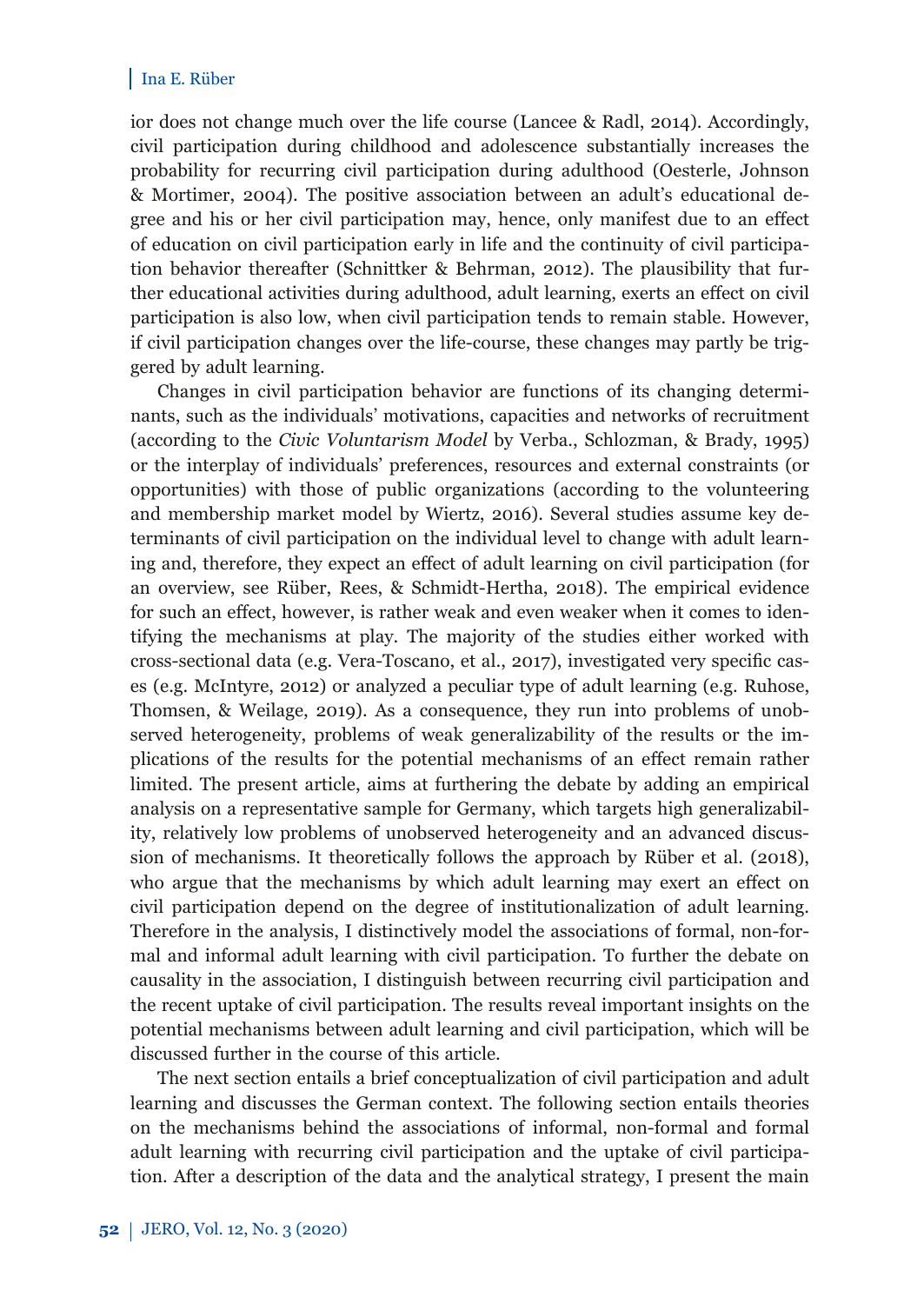empirical results of the analysis. The remainder of the article entails a comprehensive discussion of the findings.

## **2. Civil participation and adult learning in the German context**

#### **2.1 Civil participation**

From a political science point of view, civil participation is a latent form of political participation (e.g. Ekman & Amnå, 2012) and includes two dimensions: involvement (e.g. personal interest in politics) and civic participation (e.g. volunteering). Putnam (2000) uses the term in an even broader manner; civil participation includes any kind of individuals' cultural, social and political participation as well as values and attitudes towards the society. Both conceptualizations of the term include observable characteristics, such as actions, and unobservable characteristics, such as perceptions. In the center of interest of this article are the observable characteristics of civil participation, hence actions, and it further focusses only on collective forms of civil participation (e.g. volunteering), which are strongly embedded in the functioning of the German society.

Alscher, Droß, Priller, and Schmeißer (2013) refer to Germany as the country of clubs and civil organizations. There are more than 600,000 civil organizations in Germany and on average memberships are rising. At the same time, the number of individually organized and project-shaped civil activities has also significantly increased (Simonson & Vogel, 2017). According to data from the *German Survey on Volunteering*, the number of voluntarily engaged citizens rose from 35.5 percent in 1991 to 44.3 percent in 2014 (Vogel, Hagen, Simonson, & Tesch-Römer, 2017). 52 percent of highly educated respondents and 55 percent of the respondents who are still in education report on civil participation in 2014. The share among respondents with low education levels is significantly lower ( $28\%$ ). Compared to earlier survey years, the differences in civil participation rates between educational groups increased, while the differences in civil participation rates between age groups decreased. The civil participation share among adults above the age of 65 is significantly lower, as compared to younger age groups. Still, civil organizations and associations are confronted with a rising average age amongst their members and they face difficulties in the recruitment of new and younger active members (Alscher et al., 2013).

A study by Lancee and Radl (2014) revealed that in Germany, the majority of individuals show high continuity in their civil participation behavior over the life course. Using data from the German *Socio-Economic Panel* (SOEP), the authors demonstrate that about two thirds of the respondents do not change their volunteering behavior during 25 years of observation. Half of the respondents never volunteered, while 15 percent of the male respondents and 10 percent of the female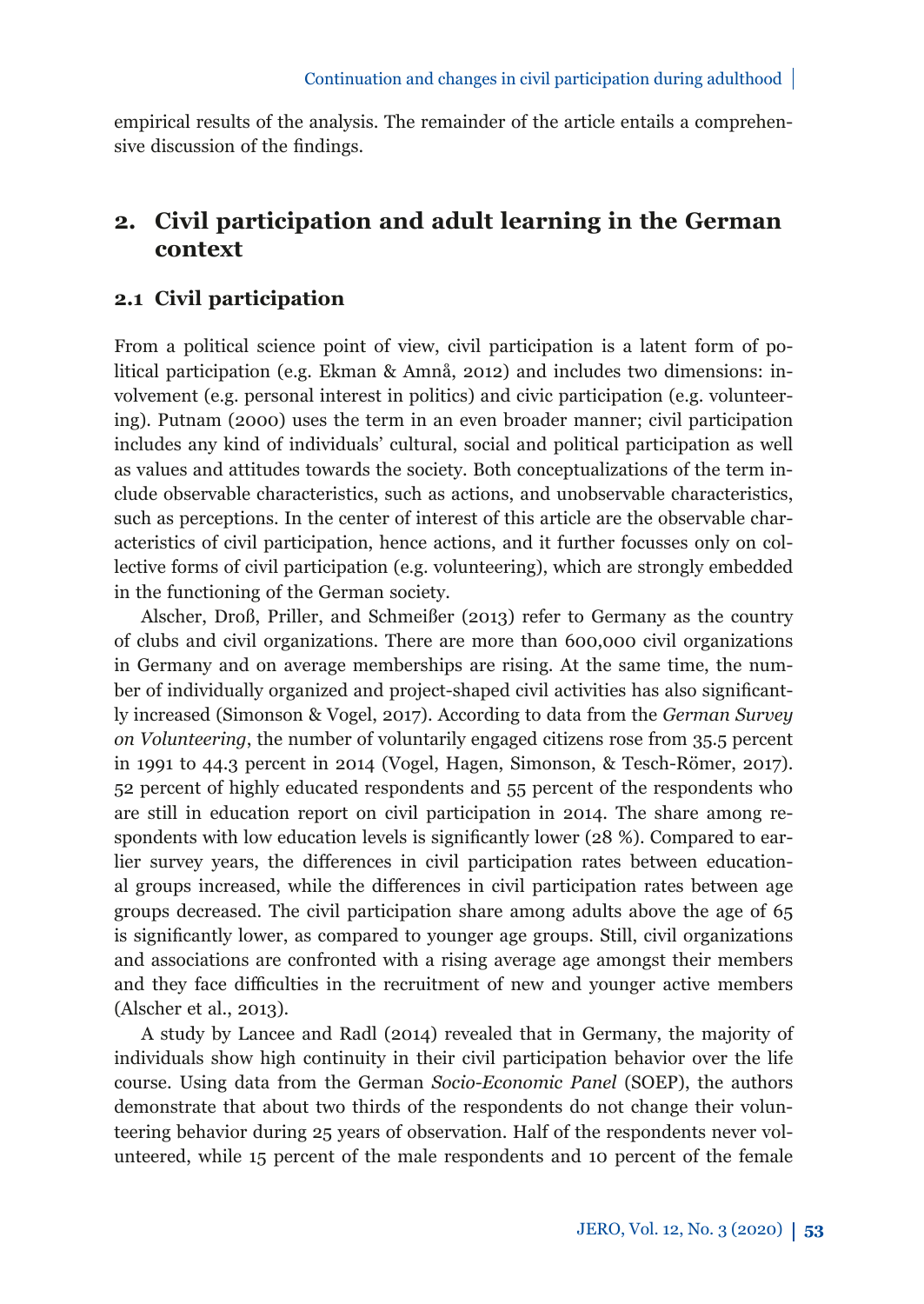respondents volunteered throughout. A third of the respondents change their volunteering behavior, by either taking up volunteering or by ceasing to volunteer during adulthood.

#### **2.2 Adult learning**

Following earlier research, I differentiate adult learning, the learning of adults after completing initial full-time education and entering the labor market, into formal, non-formal and informal learning (Buchholz, Unfried, & Blossfeld, 2014; Eisermann, Janik, & Kruppe, 2014; Eurostat, 2017). Formal adult learning activities are the most institutionalized learning activities. They culminate in the acquirement of a nationally accredited degree and therefore follow pre-established curricula. Non-formal adult learning does not lead up to a nationally accredited degree, but also incorporates pre-established curricula. It encompasses adult education courses and further training. Finally, informal learning is the least institutionalized type of adult learning. It is not bound to a curriculum, or to certain places or times. It comprises any individual and independent knowledge acquisition.

The *Adult Education Survey* 2016 (AES) provides data on adult learning activities from a representative sample of the German residential population (age 18- 69). The respondents report on their participation in learning during the time period of twelve months prior to the interview. The data reveals that formal learning is the least dominant type of adult learning, with a participation rate of 10 percent (Kuper, Christ, & Schrader, 2017). Formal adult learning, here, also includes learning that the respondents would describe as part of their initial education. The percentage drops to about 3 percent, when counting only those adults, who regard their formal learning as further education. Half of the AES respondents between the ages of 18 and 64 took part in non-formal learning activities (Bilger & Strauß, 2017) and 43 percent engaged in informal learning activities (Kaufmann-Kuchta & Kuper, 2017). Informal learning here comprises acquiring knowledge from friends, family or colleagues, from books, by searching online or using other media, or by visiting museums or libraries. Eisermann and colleagues (2014) show that adult learning participation rates differ substantially between different data sources because of measurement heterogeneities. Accordingly, using NEPS data, Kruppe and Trepesch (2017) found much higher informal learning participation rates compared to the AES. As such, 63 percent of the NEPS-respondents took part in informal learning within a time period of 12 months  $(2012/13)$ , while informal learning, here, comprised reading specialized literature, attending lectures or congresses or using self-learning programs. The figures that Kruppe and Trepesch  $(2017)$  show for formal learning do not refer to a time period of 12 months, but they refer to the entire life course. Naturally, the reported formal learning rate of 39 percent is higher as compared to the AES formal learning rate. The share of NEPS respondents, who engage in non-formal learning, is a little lower (around 40 %) compared to the AES figures.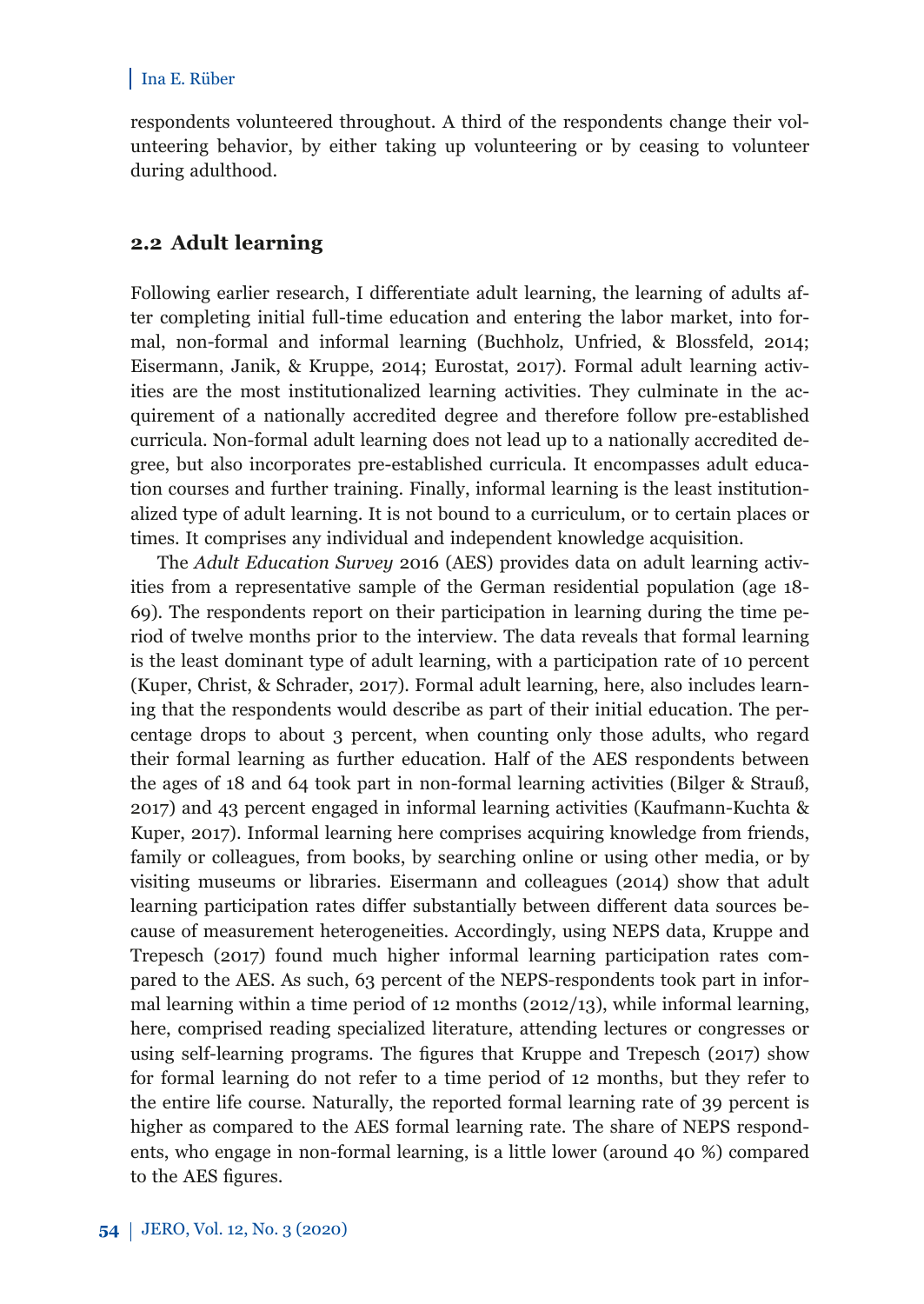#### Continuation and changes in civil participation during adulthood

According to AES data, 60 percent (57 %) of adults who are highly educated participate in non-formal (*informal*) learning, while only 35 percent (32 %) of low educated adults do. Similarly, large differences occur when comparing non-formal learning participation between employed (56 %) and unemployed (27 %) adults (Bilger & Strauß, 2017). These figures correspond to the observation that in 2016. 71 percent of non-formal adult learning in Germany was in-service training and another 10 percent was still at least work-related. Even participants' purposes for engaging in informal adult learning are principally job-related (Rüber & Bol, 2017).

## **3. Mechanisms behind the associations of learning and civil participation during adulthood**

As touched upon in the introduction, there is a rich set of empirical work that reports a positive association between adult learning and a variety of civil participation measures, such as volunteering or active club memberships (Bynner & Hammond, 2004; Feinstein, Hammond, Woods, Preston, & Bynner, 2003; Preston & Feinstein, 2004; Ruhose et al., 2019; Schuller & Desjardin, 2010). Rarely, however, these civil participation measures capture change. They often represent a snapshot of whether or not respondents take part during a certain period of time related to the interview. Those reporting on civil participation may have recently started civil participation or they may report on recurring civil participation. To reach a better understanding on mechanisms behind the association of adult learning and civil participation, I separately discuss recurring civil participation and the uptake of civil participation.

#### **3.1 Adult learning and recurring civil participation**

According to the continuity theory of aging (Atchley, 1989; Wilson, 2012), recurring civil participation during adulthood results from learned behavior in earlier phases of the life course. This is in line with research on the determinants of civil participation, which shows that the strongest predictors of civil participation are those, which tend to remain rather stable over the life course, such as education (Nie, Junn, & Stehlik-Barry, 1996; Wilson, 2012). Further, Verba and colleagues (1995) state that socialization processes in family and school lay the foundations for the main determinants of civil participation: individuals' motivations, capacities and networks of recruitment. In regards to the mechanisms behind the association between adult learning and recurring civil participation, this implies that either the association only comes about due to common stable determinants (1) or because recurring civil participation opens up opportunities for adult learning (2).

(1) Similarly to civil participation, especially non-formal and informal adult learning are more common among highly educated adults (Kruppe & Trepesch,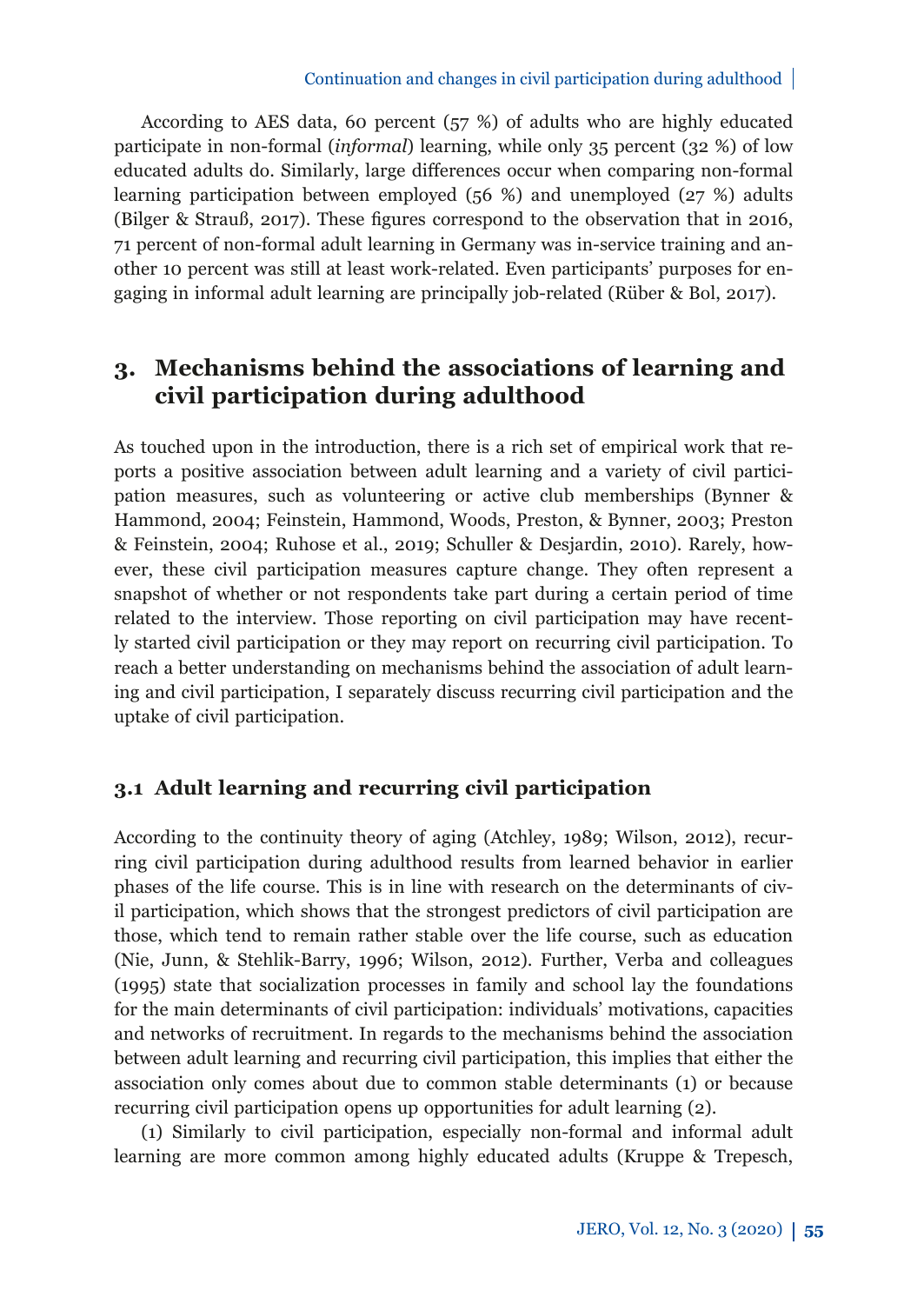2017). Positive experiences with education and learning in early life further increase the chances of education and learning later in life (Gorges, 2018). Besides initial education, other common determinants of civil participation and adult learning are personality traits, such as prosocial behavior, intelligence and general curiosity (Van Ingen & Dekker, 2011). (2) Civil participation often includes possibilities for non-formal and informal adult learning. For example, clubs or associations often offer trainings to their volunteers, to increase their motivations and performances (Simonson & Gordo, 2017). Moreover, volunteers, who want their actions to have a positive impact, often engage in informal learning to increase their efficacy (Brödel, 2006).

#### **3.2 Adult learning and the uptake of civil participation**

Taking up civil participation during adulthood means to change civil participation behavior and therewith to break with continuity. However, the same theoretical models that explain recurring civil participation, may also explain changes in civil participation. Even if the foundations of motivations, capabilities and networks of recruitment are laid early in life, they may still become subject of change over the life course. Earlier research for instance reveals that life-course transitions related to the family domain can trigger such changes (Janoski & Wilson, 1995). Lancee and Radl (2014) show on the basis of fixed effects models with German panel data that having pre-school children decreases parents' volunteering, while having children in school increases parents' volunteering. Here, the capabilities in terms of free time available for civil participation change dramatically. Marriage and divorce also showed to decrease volunteering. Here, both motivations but also networks of recruitment possibly change. For my research question, this, in connection with the earlier considerations, implies that there are three possible explanations for a positive association between adult learning and the uptake of civil participation.

First, adult learning can be a requirement for the uptake of civil participation. For example, volunteering for ambulance services is only possible if the volunteer took part in some preparatory training. This proposition, however, does not apply to formal and informal adult learning and therewith only suggests an association between non-formal adult learning and the uptake of civil participation. Second, certain life-course transitions or events may affect both participation in adult learning and the uptake of civil participation. Here, one important factor is time, which is both required for adult learning (Mania, 2019) and civil participation. The positive effect of children turning into school age on civil participation for parents, equally holds for participation in adult learning. The surplus of free time can be invested especially in informal learning activities, which are not bound to a certain schedules. Third, adult learning may trigger the uptake of civil participation by changing motivations, capabilities or networks of recruitment for civil participation (Verba et al., 1995; or resources, beliefs and external constraints as of Wiertz, 2016).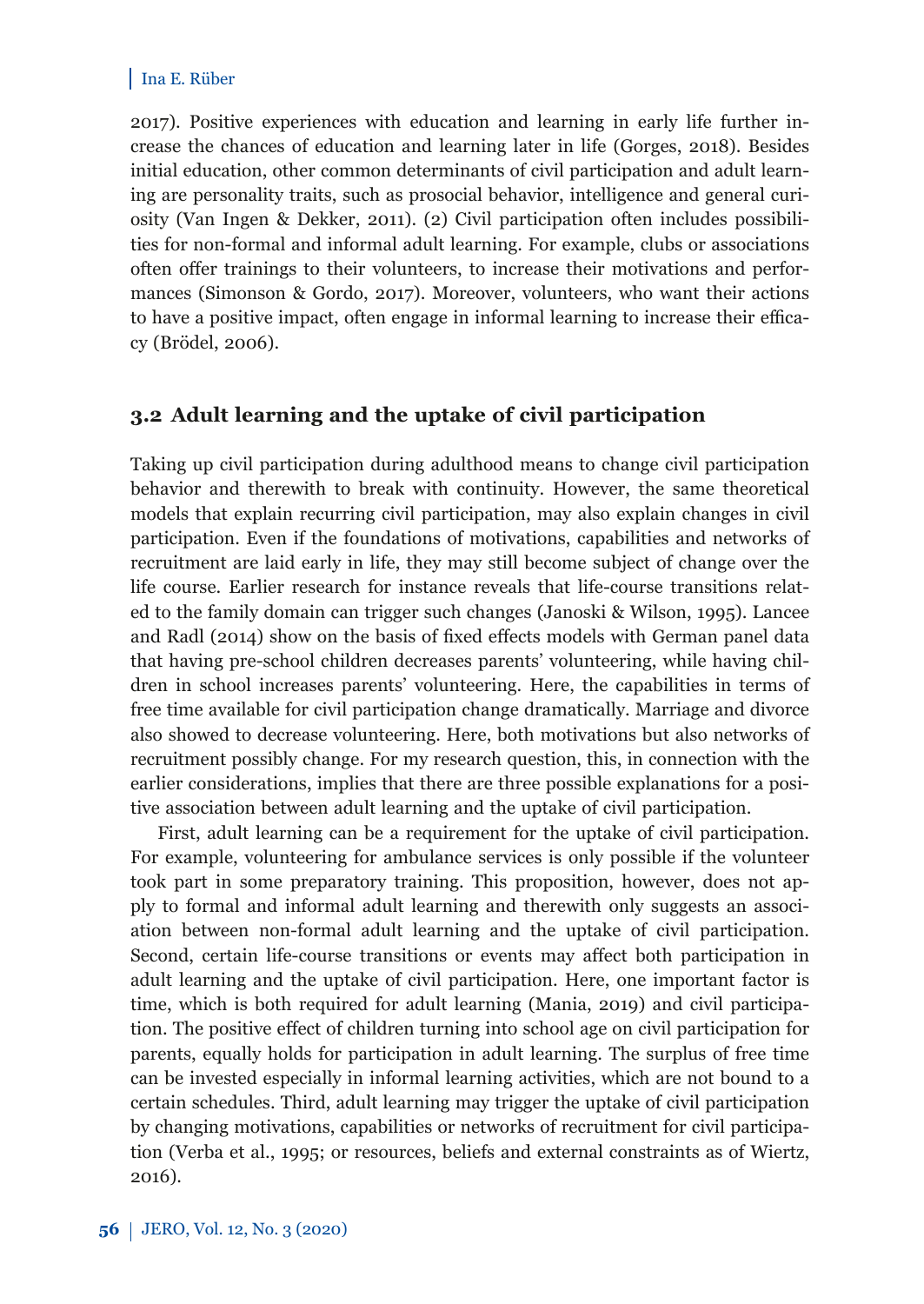#### Continuation and changes in civil participation during adulthood

Reviewing studies on returns to adult learning and theoretical approaches on determinants of civil participation, Rüber et al. (2018) provide a theoretical framework, which summarizes five potential mechanisms of an effect of adult learning on the uptake of civil participation. First, successful participation in formal adult learning and, occasionally, participation in non-formal adult learning, improve individuals' *economic conditions*. The obtained qualifications can result in a wage increase, a promotion or a change of employer (Ehlert, 2017; Hanushek, Schwerdt, Woessmann, & Zhang, 2017). Economic conditions are comparable to individuals' capabilities or resources for civil participation (Verba et al. 1995; Wiertz, 2016). Civil participation requires investing time, which is unpaid. The investment of unpaid time may only be possible and desirable if there are no private economic shortages. Second, formal and non-formal adult learning often take place within social groups. Depending on the teaching style and the focus of the course, the learner is able to expand his or her *social networks* (networks of recruitment, opportunities). The greater and the more heterogenic the number of social contacts, the likelier it is that the participant will meet people who are engaged in civil participation. Contact with other civil participants increases the chance of being asked to engage in civil participation. Being actively recruited has strong effects on the decision and the opportunities to engage in civil participation (Einolf & Chambré, 2011; Hustinx, Cnaan, & Handy, 2010). Third, the new knowledge acquired via adult learning can alter one's *attitudes and values* towards civil participation and therewith motivations for civil participation or beliefs on civil participation may change. This applies to all types of adult learning. A simple example is adult learning about environmental issues. If the learner did not know about issues like global warming or ocean pollution before, the learning activity is likely to trigger a change in the learner's attitudes towards consumption behavior, and may trigger engagement within environment protection. Fourth, if the learning activity connects to a sphere of civil participation, as in the given example, it may not only change the learners' attitudes and values. It may also facilitate the learner with new *qualifi cations* (capabilities or resources) for civil participation. Owning these qualifications in turn can increase the motivation to uptake civil participation. Finally, positive learning experiences in every context may change adults' *low-level personality trait characteristics* (motivations, capabilities, resources). It can foster the individual's self-efficacy and self-confidence. These character traits are likely to increase the chance of starting new activities such as civil participation.

In regards to a potential effect of adult learning on the uptake of civil participation, Rüber et al. (2018) suggest that the mechanisms related to personality, values, or knowledge and skills may apply to all types of adult learning. Mechanisms related to networks and communities call for a social setting, which does not occur in informal learning. Economic conditions change most significantly with formal adult learning. Hence, if all types of adult learning show the same association with the uptake of civil participation, only those mechanisms, which work equally for all types are plausible. Respectively, if the association only shows for specific types of adult learning, only the respective mechanisms may apply.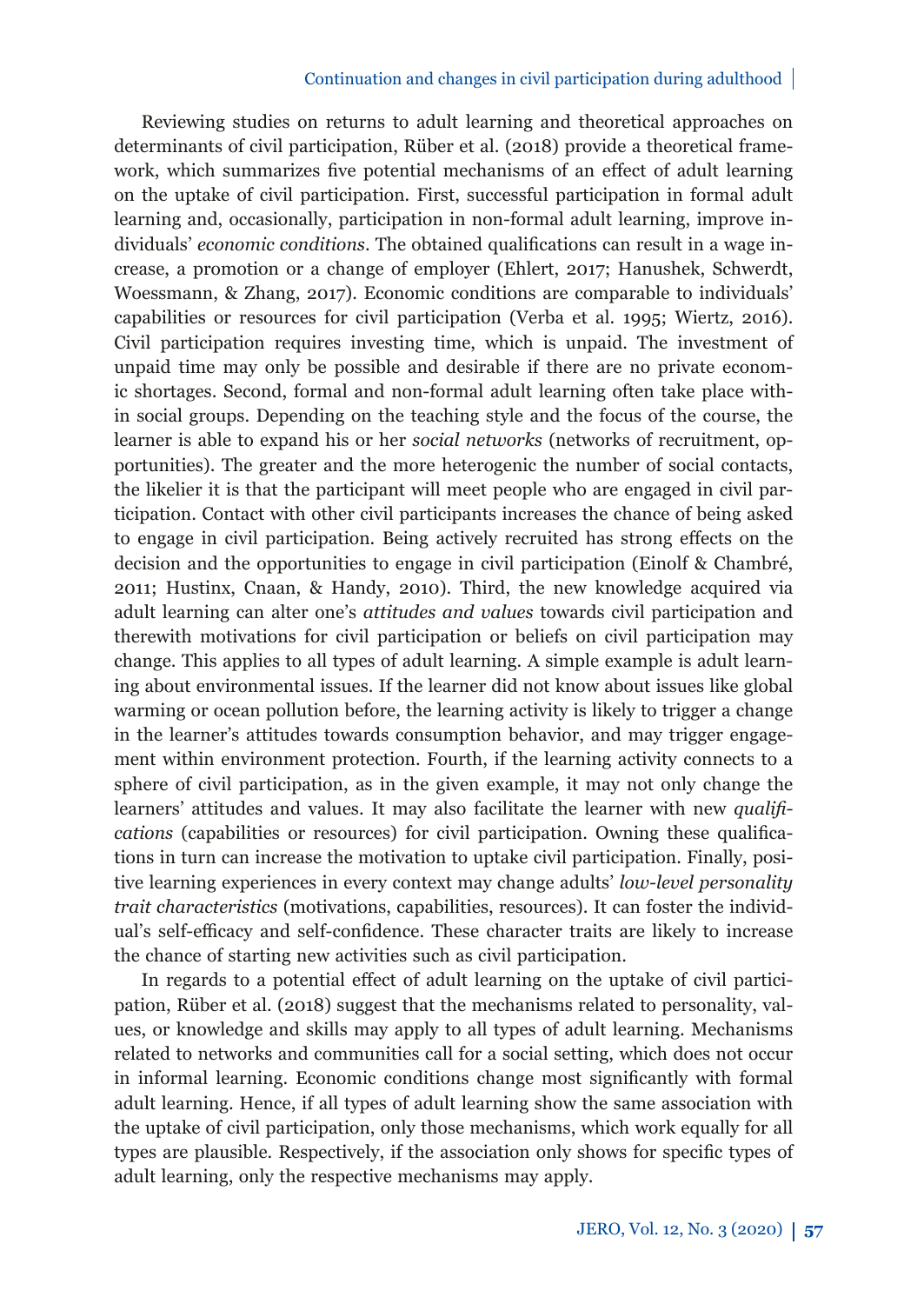Rüber et al. (2018) acknowledge that next to the degree of institutionalization, the status and the content of adult learning are relevant as to whether (and to what extent) they might affect civil participation. In this analysis, however, I only focus on the degree of institutionalization.

To sum up the theoretical considerations of the article, there are three ways by which the association between adult learning and civil participation may come about: common determinants, an effect of civil participation on adult learning and an effect of adult learning on civil participation. My focus is on the latter, which I conjecture to be only plausible for the uptake of civil participation and to vary between formal, non-formal and informal adult learning. An effect of civil participation on formal adult learning is not expected.

## **4. Data**

To investigate the associations of adult learning and civil participation, I use data from the German *National Educational Panel Study* (NEPS) (Blossfeld, Roßbach, & von Maurice, 2011). The NEPS collects longitudinal data from adults within its sixth starting cohort *Adult Education and Lifelong Learning* (SC6) via computer-assisted personal interviewing and telephone interviewing (CAPI and CATI). While it meets the aim of capturing learning activities within different contexts across the whole life span, it is not equally able to capture civil participation. Data on civil participation was, so far<sup>1</sup>, only captured in the fifth NEPS-main survey wave (2013/2014) out of eight available waves. The models in this article, therefore, mainly build on a cross-sectional sample. However, since the NEPS is a panel study it is possible to incorporate control variables related to life-transitions that are shown to influence volunteering during adulthood and to run robustness checks with lagged predictors. This improves the chances of eliminating problems of unobserved heterogeneity and reversed-causality.

The original sample of the fifth NEPS wave  $(N = 10,639)$  consists of three subsamples. The first subsample builds on the predecessor study *Working and Learning in a Changing World* (ALWA 2007/2008) (Kleinert et al., 2011). The second subsample is a refreshment sample and a pile up sample drawn from the first NEPS wave (2009/2010). The third subsample is a refreshment sample in the third NEPS wave (2011/2012). Using a two-stage cluster sampling approach with municipalities as first sampling unit and persons as second sampling unit, the NEPS aims to achieve a representative sample for the German working-age population (cohorts 1944–1986) in each wave (Aßmann et al., 2011). Next to the refreshments that combat panel attrition, the data also entails weights that are calculated using *Mikrozensus* data. Each analysis presented in this paper incorporates both the design weights and the post-stratification weights.

<sup>1</sup> doi:10.5157/NEPS:SC6:8.0.0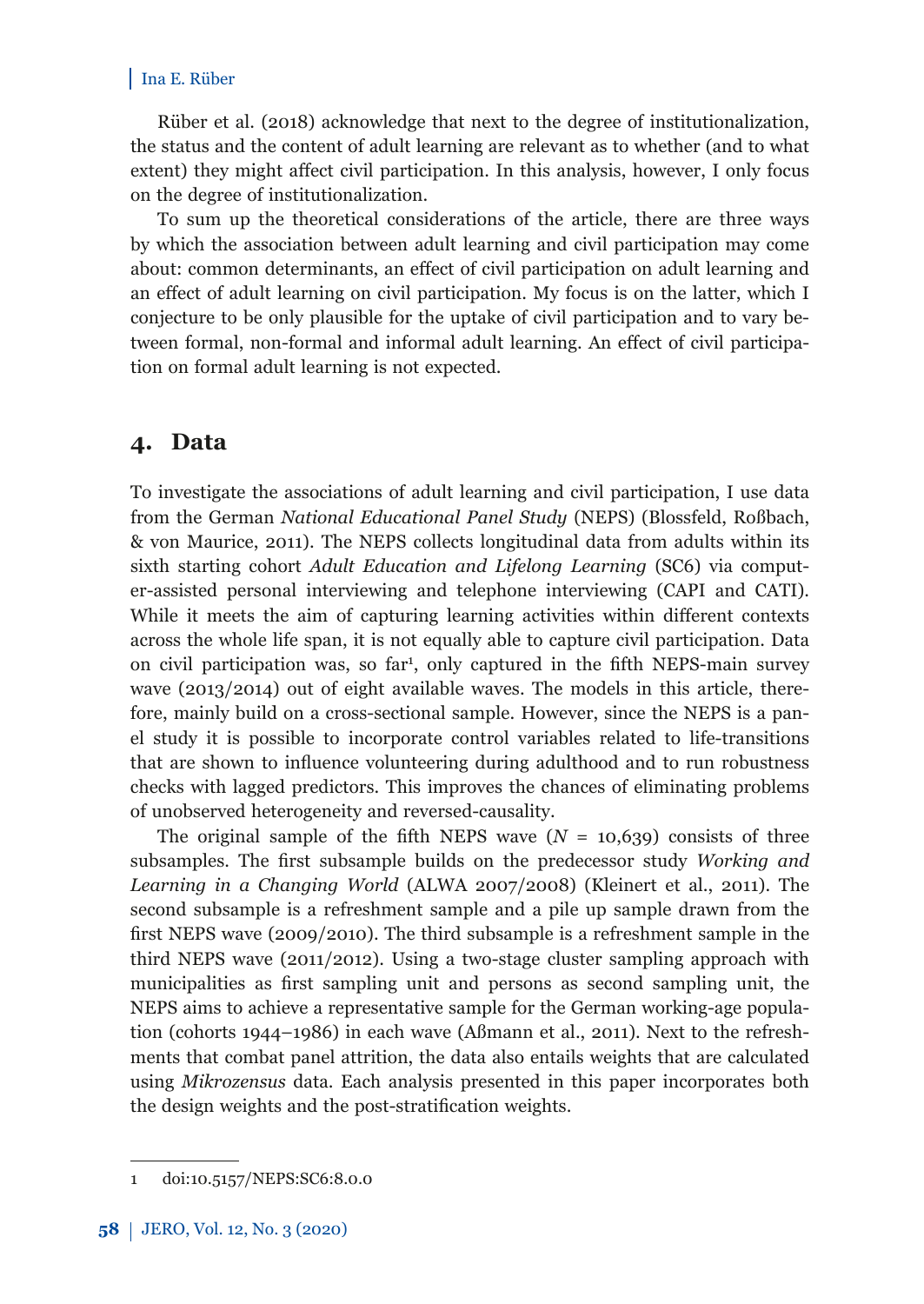## **5. Variables**

Within the scope of this paper, I discuss the associations between formal, non-formal and informal learning and civil participation, focusing on potential effects of adult learning on civil participation. I measure civil participation with a categorical variable: (1) no civil participation, (2) recurring civil participation, (3) uptake of civil participation. It builds on two survey questions. The first question asks whether the respondent "has been actively involved in one or more areas since the last  $interview$ . Four areas<sup>2</sup> are mentioned to the respondent successively and the respondent is requested to indicate whether he or she was actively involved. It is not possible to accurately demarcate in which area the respondent was involved from the data, which leads to a very broad measurement of civil participation. To distinguish between recurring civil participation and recent uptake of civil participation, I use additional information from the follow-up question, which asks whether the respondent has "ever been actively involved in clubs, organizations or self-help groups before". If the respondent indicates having been involved before, I rate the civil participation as recurring civil participation. If the respondent indicates not having been involved in civil participation in the past, I assume that the respondent took up civil participation between the current and the latest interview date. To ensure that the uptake of civil participation took place in this period, I delete the cases that report on civil participation, but that temporarily dropped out of the survey in the previous wave. This step leads to losing 101 observations, but it is a necessary step, since the predecessor question asks for participation between the last interview and the current date and that period differs strongly in the case of a temporary drop out.

I generate four dummies for the independent variables; one variable each for formal and non-formal and two variables for informal adult learning. The formal learning dummy takes on the value 1 if the respondent reported on at least one education spell3 in the twelve months period prior to the interview (after having left initial full-time education for a minimum of 12 months). Using the *Further Education* data file, the non-formal learning dummy takes on the value 1 if the respondent took part in at least one course in the 12 months prior to the interview. Finally, I use two measures for informal learning, out of four measures that are provided in the NEPS data. The measures that are not included in this analysis are strongly tied to the world of work and have a weaker match to earlier research on individual informal learning. The selected measures (see Table 1) correspond to the measures used in the AES.

<sup>2 (1)</sup> clubs or organizations, including sports clubs, political parties, trade unions and church communities, (2) voluntary fire services and rescue services, carnival associations and welfare organizations, (3) citizens' initiatives and citizens' clubs, parents' associations, theatre and music groups or initiatives for the unemployed, and  $(4)$  work as a lay judge, visiting the sick or participation in solidarity projects.

<sup>3</sup> sptype = School, VocPrep or VocTrain in Biography data file.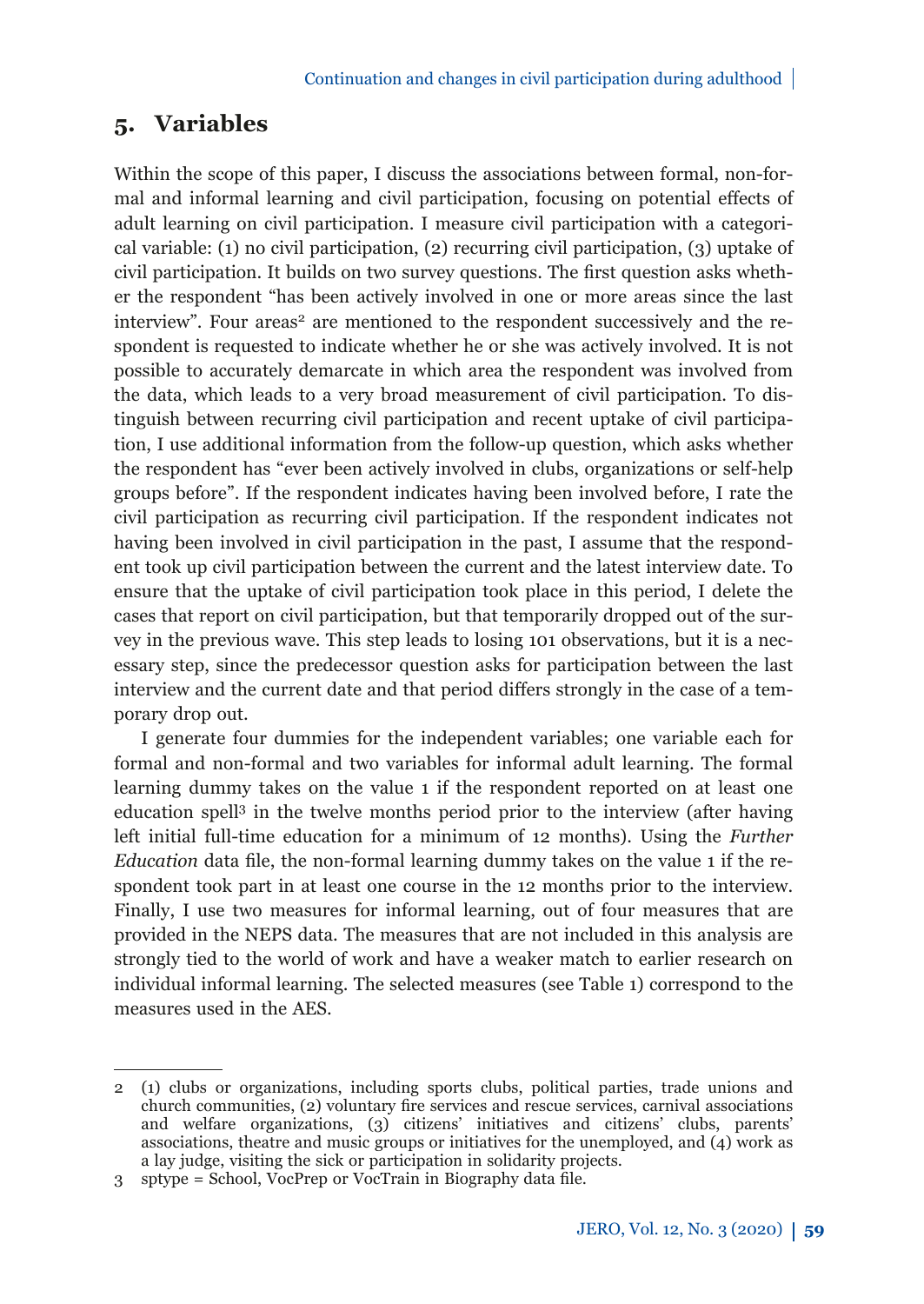|                          | М       | SD     | Range    | Description / Survey Question                                                                                                                                                                                   |
|--------------------------|---------|--------|----------|-----------------------------------------------------------------------------------------------------------------------------------------------------------------------------------------------------------------|
| Civil participation (cp) |         |        |          |                                                                                                                                                                                                                 |
| No cp                    | .53     | .50    | 0/1      | (1) No civil participation since the last interview<br>$(o)$ else                                                                                                                                               |
| Recurring cp             | .27     | .45    | 0/1      | (1) Civil participation since the last interview and<br>before (o) else                                                                                                                                         |
| Uptake of cp             | .19     | .40    | 0/1      | (1) Civil participation since the last interview but<br>not before (o) else                                                                                                                                     |
| <b>Adult Learning</b>    |         |        |          |                                                                                                                                                                                                                 |
| Formal                   | .07     | .25    | 0/1      | $(1)$ Yes $(0)$ No                                                                                                                                                                                              |
| Non-formal               | .48     | .50    | 0/1      | $(1)$ Yes $(0)$ No                                                                                                                                                                                              |
|                          |         |        |          | Since the last interview, did you read textbooks                                                                                                                                                                |
| Informal: Reading        | .57     | .49    | 0/1      | and specialized books or professional magazines,<br>to learn more in the professional or private field?<br>$(1)$ Yes $(0)$ No                                                                                   |
| Informal: Media          | .23     | .42    | 0/1      | Have you used any computerized learning<br>programs, learning CDs or DVDs or similar<br>materials since the last interview in order to<br>enhance your private or professional knowledge?<br>$(1)$ Yes $(0)$ No |
| Controls                 |         |        |          |                                                                                                                                                                                                                 |
| Education                |         |        |          |                                                                                                                                                                                                                 |
| Low                      | .27     | .44    | 0/1      | (1) no or elementary education (0) else                                                                                                                                                                         |
| Medium                   | $-53$   | .50    | 0/1      | (1) intermediate and general/vocational maturity<br>$(o)$ else                                                                                                                                                  |
| High                     | .21     | .40    | O/1      | (1) lower and higher tertiary education (0) else                                                                                                                                                                |
| Gender                   | .50     | .50    | 0/1      | (1) Female (0) Male                                                                                                                                                                                             |
| <b>Migration</b> status  |         |        |          |                                                                                                                                                                                                                 |
| Native                   | .75     | .43    | O/1      |                                                                                                                                                                                                                 |
| 1st generation           | .17     | .38    | O/1      |                                                                                                                                                                                                                 |
| 2nd generation           | .08     | .27    | 0/1      |                                                                                                                                                                                                                 |
| Parents' education       |         |        |          |                                                                                                                                                                                                                 |
| None                     | .83     | .38    | 0/1      | (1) No parent has tertiary education (0) else                                                                                                                                                                   |
| One                      | .12     | $-33$  | 0/1      | (1) One parent has tertiary education (0) else                                                                                                                                                                  |
| Both                     | .05     | .21    | 0/1      | (1) Both parents have tertiary education (0) else                                                                                                                                                               |
| Health                   |         |        |          | I now have a brief question about your health.                                                                                                                                                                  |
| (Very) good              | .67     | .47    | 0/1      | How would you generally describe your state of<br>health?                                                                                                                                                       |
| Average                  | .28     | .45    | O/1      |                                                                                                                                                                                                                 |
| (Very) poor              | .05     | .23    | O/1      |                                                                                                                                                                                                                 |
| Age                      | 47.39   | 11.50  | 26-69    | Mean centered in the analysis                                                                                                                                                                                   |
| Children in HH           | .45     | .50    | 0/1      | (1) at least one child lives in the household (0) no<br>child                                                                                                                                                   |
| Household income         | 2058.70 | 877.94 | 849-6010 | Net household income divided by square root of<br>the household size; mean centered in the analysis                                                                                                             |
| East                     | .20     | .40    | 0/1      | Residence in (1) East Germany (2) West Germany                                                                                                                                                                  |
| Transitions              |         |        |          |                                                                                                                                                                                                                 |
| Div./wid.                | .01     | .07    | 0/1      | (1) divorced or widowed in past 12 months (0) no                                                                                                                                                                |
| Married                  | .02     | .13    | 0/1      | $(1)$ married in past 12 months $(0)$ no                                                                                                                                                                        |
| Parent                   | .02     | .13    | 0/1      | (1) started living with child in past 12 months (0)<br>no                                                                                                                                                       |

#### Table 1: Weighted descriptive statistics of dependent, independent and control variables

*Note. N* = 8317. Source: Own calculations using 5th orig. NEPS wave (SC6), version 8.0.0, doi:10.5157/ NEPS:SC6:8.0.0.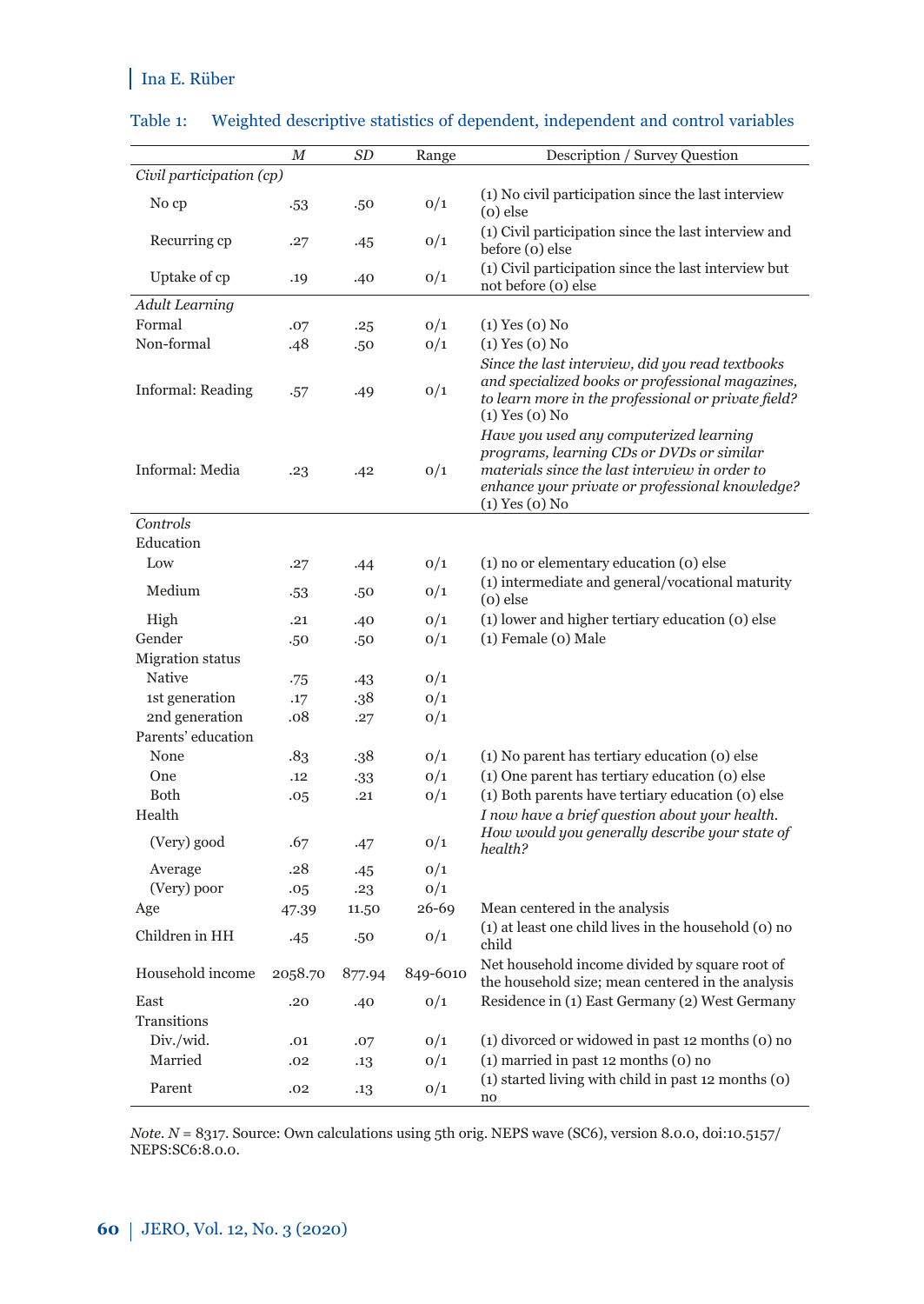#### Continuation and changes in civil participation during adulthood

To account for theoretical propositions that adult learning and civil participation have common determinants, I control for variables that earlier research showed to influence both adult learning and civil participation. These include both stable variables; the educational level, sex, migration background and parental education, and variables that are subject to change during the life-course; presence of children in the household, household income, residency in East or West Germany and health condition. I also compute variables to capture recent life-course transitions within the 12 months prior to the interview, such as getting a divorce or being widowed, having a child or getting married. Table 1 includes the descriptive statistics for all variables. The analytic sample shrinks down to 8,316 respondents, since I exclude all missing values. The inclusion of the household income leads to the greatest loss of cases, but is worth including since research showed its potential connection with civil participation (Mascherini et al., 2011).

## **6. Analytical strategy**

The analytical strategy which underlies the empirical analyses presented in this paper, targets at disentangling which mechanisms of the ones described in the theory section apply in regards to the associations between adult learning and civil participation. Following the theoretical approach, civil participation is measured using a nominal categorical variable, distinguishing between recurring-, uptake ofand no civil participation. This calls for an estimation technique that accounts for the nonlinearity and disordered nature of the outcome categories. Therefore, I employ multinomial logistic regression models. Multinomial logistic regressions are eff ectively an extension of binary logistic regressions, while modeling each pair of the outcome categories simultaneously (Agresti & Finlay, 2009, pp. 51ff.; Treiman, 2009, pp. 336ff .). It predicts the odds of being in one category of the outcome variable against a baseline category. In my models  $I$  define the baseline category as being in the group with no civil participation. Hence, I estimate the odds of respondents falling into the group of recurring civil participation or uptake of civil participation against falling into the group of no participation.

To disentangle the different explanations, I apply a stepwise approach. The first model solely estimates the associations of the different types of adult learning with civil participation. The second model adds initial education as the main common determinant of civil participation and adult learning. The third model incorporates all control variables.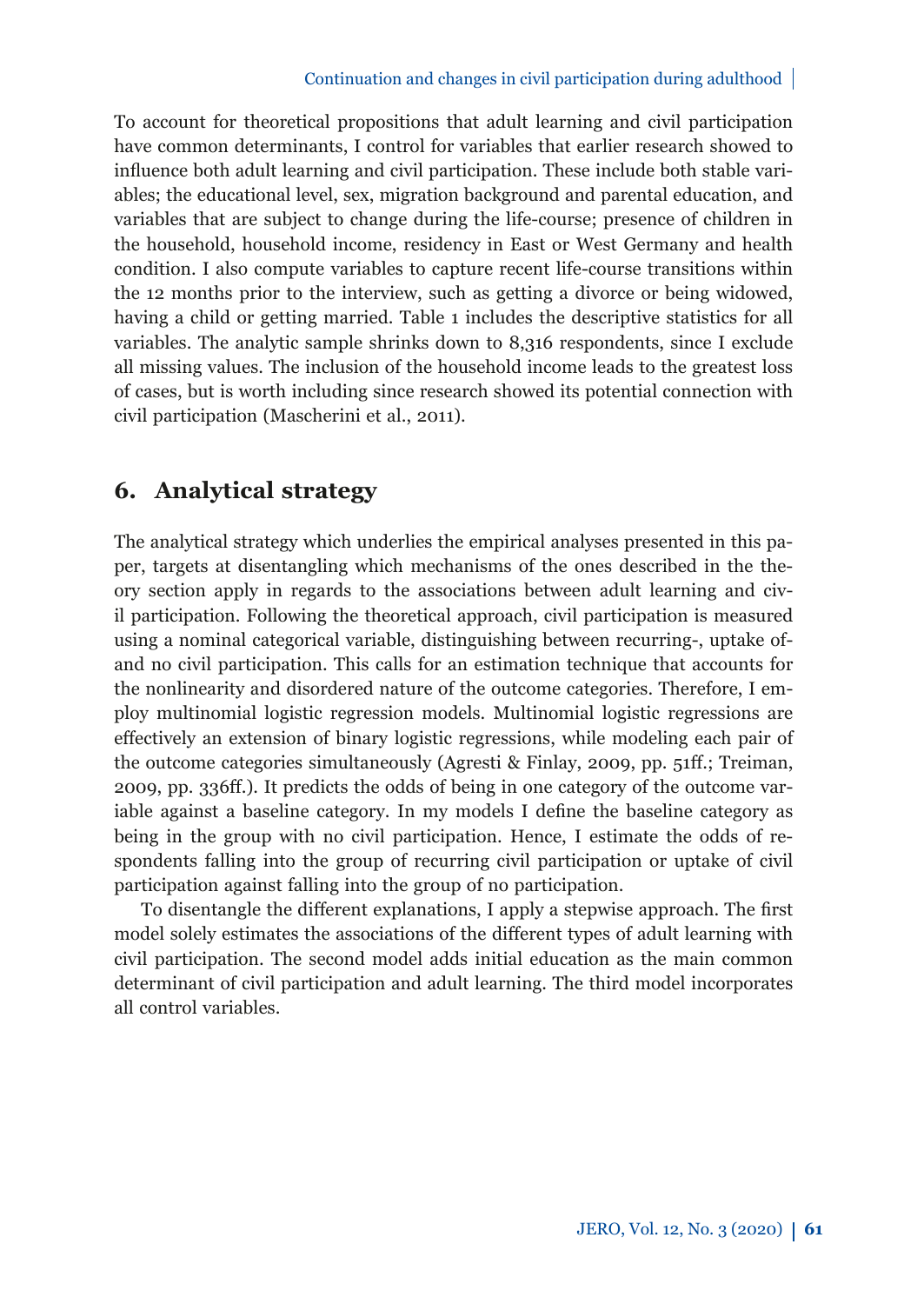## **7. Results**

Prior to the multivariate results, some descriptive statistics already provide insights into the major contribution of this article.

#### **7.1 Descriptive results**

Table 2 provides an overview of civil participation for initial education and adult learning. In general, the largest group of respondents do not report on civil participation (59 %), while 23 percent are recurring participants and 18 percent took up civil participation in the year prior to the survey interview. These figures correspond to the figures from the German Survey on Volunteering (*FWS* 2014), which reports a civil participation rate of 44 percent (Simonson, Hameister, & Vogel, 2017). This is a good indicator for the accuracy and comparability of the NEPS civil participation measure, sampling and weighting strategy.

|                                                                        | Civil Participation |           |        |  |
|------------------------------------------------------------------------|---------------------|-----------|--------|--|
|                                                                        | No                  | Recurring | Uptake |  |
| Education                                                              |                     |           |        |  |
| Low                                                                    | .64                 | .18       | .19    |  |
| Medium                                                                 | .59                 | .22       | .18    |  |
| High                                                                   | .52                 | .32       | .16    |  |
| Formal adult learning                                                  |                     |           |        |  |
| N <sub>0</sub>                                                         | .59                 | .23       | .18    |  |
| Yes                                                                    | .61                 | .21       | .18    |  |
| Non-formal adult learning                                              |                     |           |        |  |
| N <sub>0</sub>                                                         | .64                 | .19       | .16    |  |
| Yes                                                                    | .53                 | .27       | .20    |  |
| Informal adult learning: Reading books and specific literature         |                     |           |        |  |
| No                                                                     | .68                 | .15       | .17    |  |
| Yes                                                                    | .52                 | .29       | .19    |  |
| Informal adult learning: Using digital media for knowledge acquisition |                     |           |        |  |
| N <sub>0</sub>                                                         | .61                 | .21       | .18    |  |
| Yes                                                                    | .54                 | .29       | .18    |  |
| Total                                                                  | .59                 | .23       | .18    |  |
| Number of observations                                                 | 8317                | 8317      | 8317   |  |

| Table 2: | Weighted proportions of civil participation by education, formal, non-formal and |
|----------|----------------------------------------------------------------------------------|
|          | informal adult learning                                                          |

*Note.* Source: Own calculations using 5th orig. NEPS wave (SC6), version 8.0.0, doi:10.5157/ NEPS:SC6:8.0.0.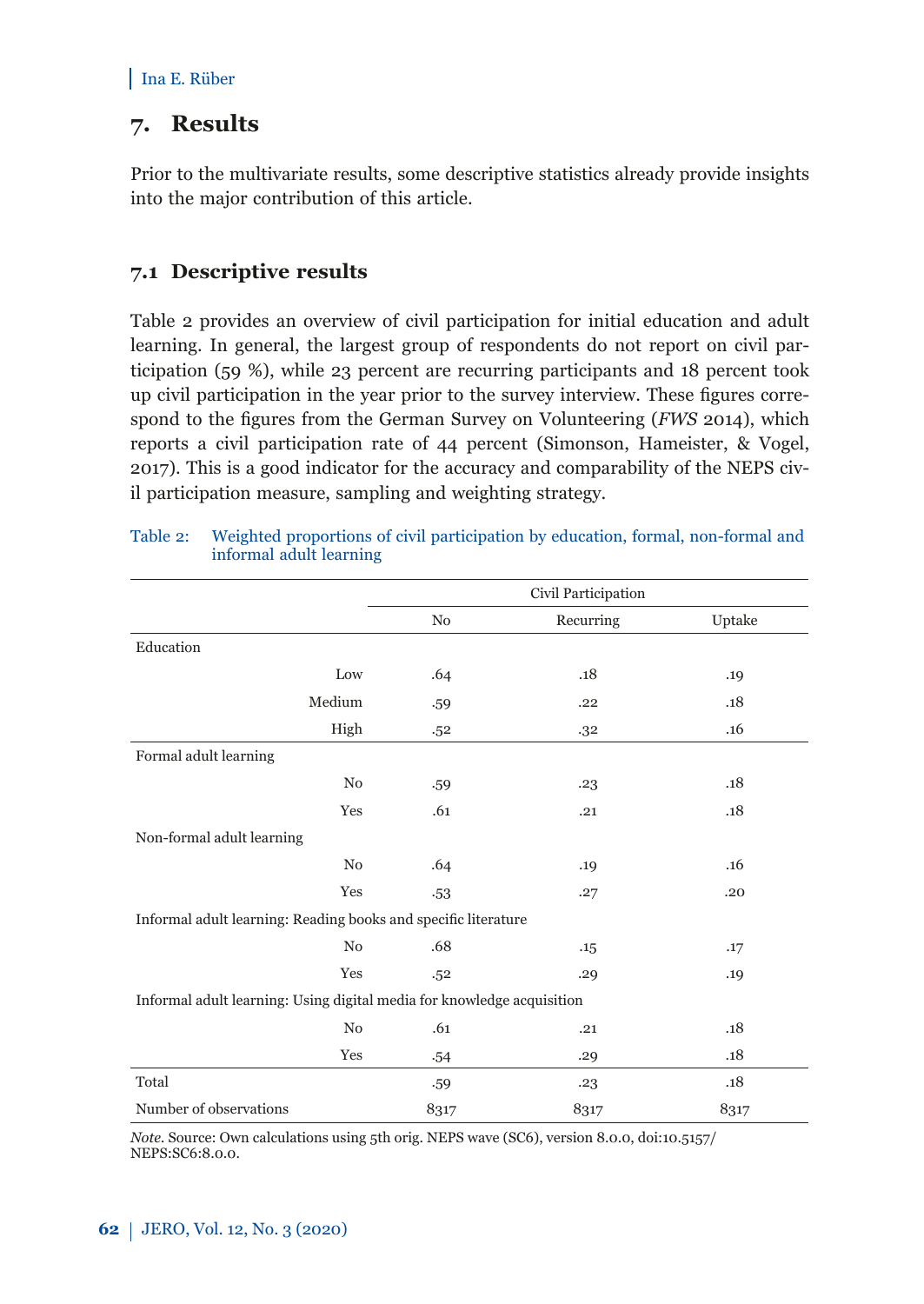As expected from earlier research, the share estimate for recurring civil participation is highest for highly educated respondents (32 %) and substantially lower for those with medium (22 %) and low education (18 %). This pattern, however, does not hold for those, who took up civil participation. The share estimates are comparatively similar between the educational groups with opposing tendencies as compared to recurring civil participation. 19 percent of the low-educated, 18 percent of the medium educated and 16 percent of the highly educated took up civil participation. The relatively low share of highly educated adults in this group is likely to result from the high share in the group of recurring civil participation.

There are no substantial differences in civil participation behavior between respondents, who took part in formal learning and those, who did not. Large differences in civil participation behavior exist in regards to non-formal learning. 27 percent of non-formal learners report recurring civil participation, while only 19 percent of those, who do not take part in non-formal learning, report on recurring civil participation. Comparable figures show for the uptake of civil participation (20 % vs. 16 %). Table 2 further reveals that the measures chosen for informal learning show differing associations with civil participation. While the acquirement of knowledge by reading books and specific literature shows similar patterns as those described for non-formal learning, using new media for knowledge acquisition is unrelated to taking up civil participation, but occurs more often in relation to recurring civil participation.

#### **7.2 Multivariate results**

Table 3 reports the results from the multinomial logistic regression models. Model 1 shows significant associations of adult learning and recurring civil participation for formal, non-formal and informal learning by reading books or specific literature. Informal learning using digital media does not significantly associate. Nonformal and informal learning by reading increase the odds of recurring civil participation against no civil participation, while formal learning decreases the odds. The strongest association shows with informal learning by reading. The odds to uptake civil participation against no civil participation do not associate with formal and informal learning by using digital media, but the odds increase with non-formal learning and informal learning by reading.

Adding the highest educational degree to the model leads to significant changes in the associations between non-formal learning and informal learning by reading on recurring civil participation. The effect sizes both decrease significantly. There is no such change in the other associations. Concerning education, model 2 reveals that higher education positively associates with the odds of being in the group of recurring civil participation rather than in the group of no civil participation. A higher educational degree however does not increase the odds of taking up civil participation against no civil participation. These findings also hold for model 3.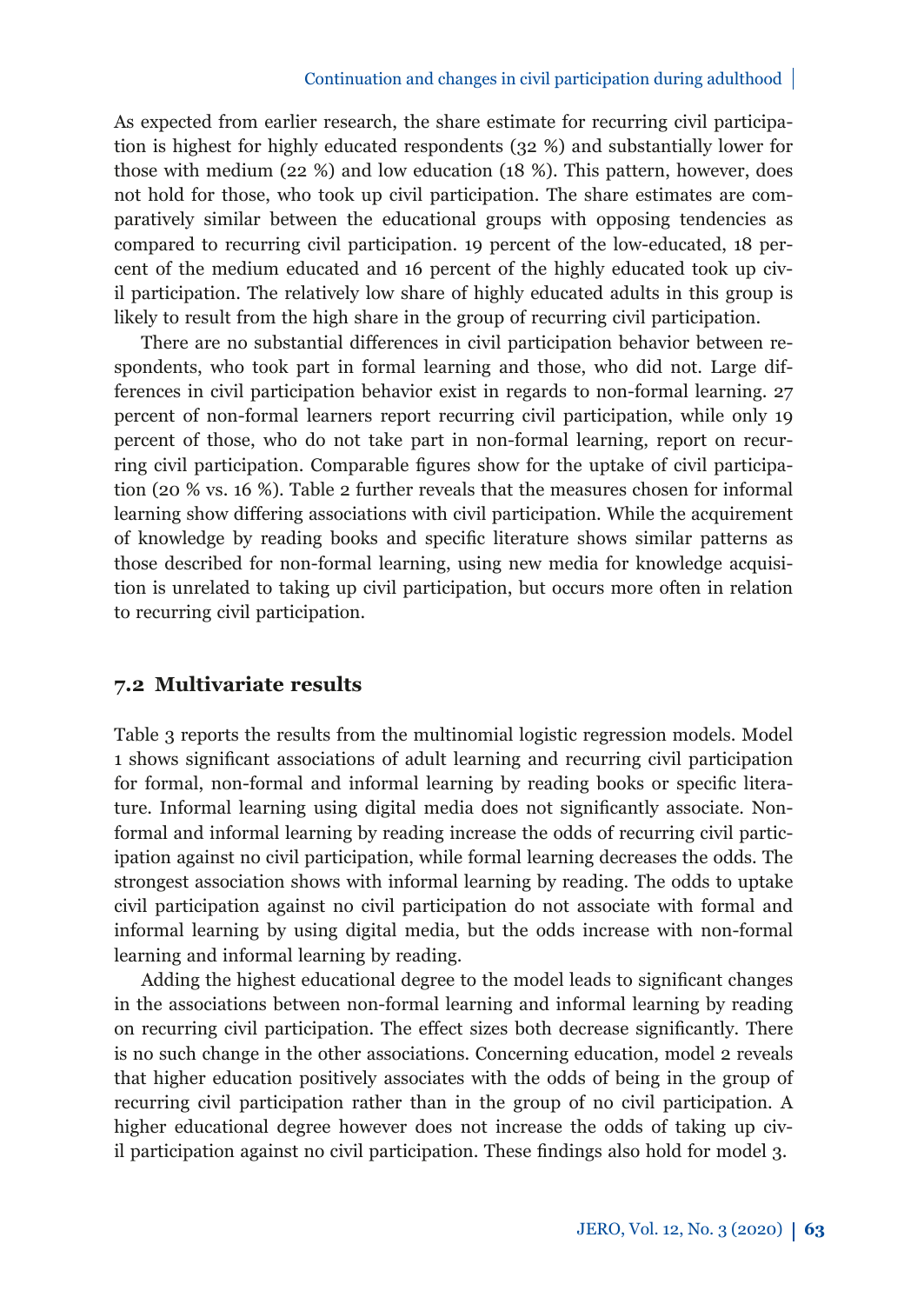#### Table 3: Weighted multinomial logistic regressions of civil participation

|                                      |                                 | Recurring civil participation   |                       | Uptake of civil participation     |                         |                       |  |
|--------------------------------------|---------------------------------|---------------------------------|-----------------------|-----------------------------------|-------------------------|-----------------------|--|
|                                      | $\mathbf{1}$                    | $\overline{2}$                  | 3                     | $\mathbf{1}$                      | $\overline{\mathbf{c}}$ | 3                     |  |
| Formal learning                      | $-0.438$ <sup>*</sup><br>(0.17) | $-0.455$ <sup>*</sup><br>(0.17) | $-0.235$<br>(0.18)    | $-0.231$<br>(0.19)                | $-0.223$<br>(0.19)      | $-0.075$<br>(0.19)    |  |
| Non-formal learning                  | $0.428***$<br>(0.08)            | $0.396***$<br>(0.09)            | $0.332***$<br>(0.09)  | $0.348***$<br>(0.08)              | $0.362***$<br>(0.09)    | $0.377***$<br>(0.09)  |  |
| Informal: Reading                    | $0.832***$<br>(0.09)            | $0.761***$<br>(0.09)            | $0.755$ ***<br>(0.09) | $0.344$ **<br>(0.10)              | $0.373***$<br>(0.10)    | $0.390***$<br>(0.11)  |  |
| Informal: Media                      | 0.165                           | 0.163                           | $0.199*$              | $-0.035$                          | $-0.034$                | $-0.014$              |  |
| Education ( $Ref. = Low$ )           | (0.09)                          | (0.10)                          | (0.10)                | (0.11)                            | (0.11)                  | (0.11)                |  |
| Medium                               |                                 | 0.117                           | 0.185                 |                                   | $-0.048$                | 0.015                 |  |
|                                      |                                 | (0.12)                          | (0.13)                |                                   | (0.12)                  | (0.13)                |  |
| High                                 |                                 | 0.411                           | 0.407                 |                                   | $-0.185$                | $-0.039$              |  |
|                                      |                                 | (0.13)                          | (0.14)                |                                   | (0.13)                  | (0.14)                |  |
| Age                                  |                                 |                                 | 0.016                 |                                   |                         | 0.013                 |  |
|                                      |                                 |                                 | (0.00)                |                                   |                         | (0.01)                |  |
| Sex                                  |                                 |                                 | $-0.160$              |                                   |                         | 0.016                 |  |
|                                      |                                 |                                 | (0.09)                |                                   |                         | (0.10)                |  |
| Migration ( $Ref. = Native$ )        |                                 |                                 |                       |                                   |                         |                       |  |
| 1st generation                       |                                 |                                 | $-1.094***$           |                                   |                         | $-0.299$              |  |
|                                      |                                 |                                 | (0.16)                |                                   |                         | (0.16)                |  |
| 2nd generation                       |                                 |                                 | $-0.333$              |                                   |                         | $-0.059$              |  |
|                                      |                                 |                                 | (0.13)                |                                   |                         | (0.14)                |  |
| Child in HH                          |                                 |                                 | $0.624^{*}$           |                                   |                         | $0.411$ <sup>*</sup>  |  |
|                                      |                                 |                                 | (0.08)                |                                   |                         | (0.09)                |  |
| Health $(Ref. = Good)$               |                                 |                                 |                       |                                   |                         |                       |  |
| Medium                               |                                 |                                 | $-0.052$              |                                   |                         | $-0.157$              |  |
|                                      |                                 |                                 | (0.10)                |                                   |                         | (0.11)                |  |
| Poor                                 |                                 |                                 | $-0.315$              |                                   |                         | $-0.643$ <sup>*</sup> |  |
|                                      |                                 |                                 | (0.19)                |                                   |                         | (0.20)                |  |
| Household income                     |                                 |                                 | $0.000^{*}$           |                                   |                         | $-0.000$              |  |
| Employment ( $Ref. = Not employed$ ) |                                 |                                 | (0.00)                |                                   |                         | (0.00)                |  |
| Part-time                            |                                 |                                 | $-0.125$              |                                   |                         | $-0.017$              |  |
|                                      |                                 |                                 | (0.13)                |                                   |                         | (0.14)                |  |
| Full-time                            |                                 |                                 | $-0.365$ <sup>*</sup> |                                   |                         | $-0.161$              |  |
|                                      |                                 |                                 | (0.13)                |                                   |                         | (0.15)                |  |
| East                                 |                                 |                                 | $-0.397***$           |                                   |                         | $-0.069$              |  |
|                                      |                                 |                                 | (0.10)                |                                   |                         | (0.10)                |  |
| Parents education $(Ref. = None)$    |                                 |                                 |                       |                                   |                         |                       |  |
| One                                  |                                 |                                 | 0.034                 |                                   |                         | $-0.091$              |  |
|                                      |                                 |                                 | (0.12)                |                                   |                         | (0.13)                |  |
| <b>Both</b>                          |                                 |                                 | 0.084                 |                                   |                         | $-0.600$              |  |
|                                      |                                 |                                 | (0.21)                |                                   |                         | (0.22)                |  |
| Transitions                          |                                 |                                 |                       |                                   |                         |                       |  |
| Divorced / Widowed                   |                                 |                                 | 1.206                 |                                   |                         | $-0.213$              |  |
|                                      |                                 |                                 | (0.76)                |                                   |                         | (0.61)                |  |
| Birth                                |                                 |                                 | $-0.540$              |                                   |                         | 0.523                 |  |
|                                      |                                 |                                 | (0.27)                |                                   |                         | (0.30)                |  |
| Married                              |                                 |                                 | 0.309                 |                                   |                         | $-0.625$              |  |
|                                      |                                 |                                 | (0.36)                |                                   |                         | (0.30)                |  |
| Constant                             | $-1.683***$                     | $-1.777$                        | $-1.525$              | $-1.523$ $\overline{\phantom{1}}$ | $-1.487***$             | $-1.505$              |  |
|                                      | (0.09)                          | (0.11)                          | (0.18)                | (0.08)                            | (0.11)                  | (0.18)                |  |
| $\cal N$                             | 8317                            | 8317                            | 8317                  | 8317                              | 8317                    | 8317                  |  |

*Note*. Reference category is no civil participation. Multinomial logistic regression coefficients are displayed with standard errors in parentheses. Source: Own calculations using 5th orig. NEPS wave (SC6), version 8.0.0, doi:10.5157/NEPS:SC6:8.0.0.

 $*p < .05.$   $*p < .01.$   $*^{**}p < .001.$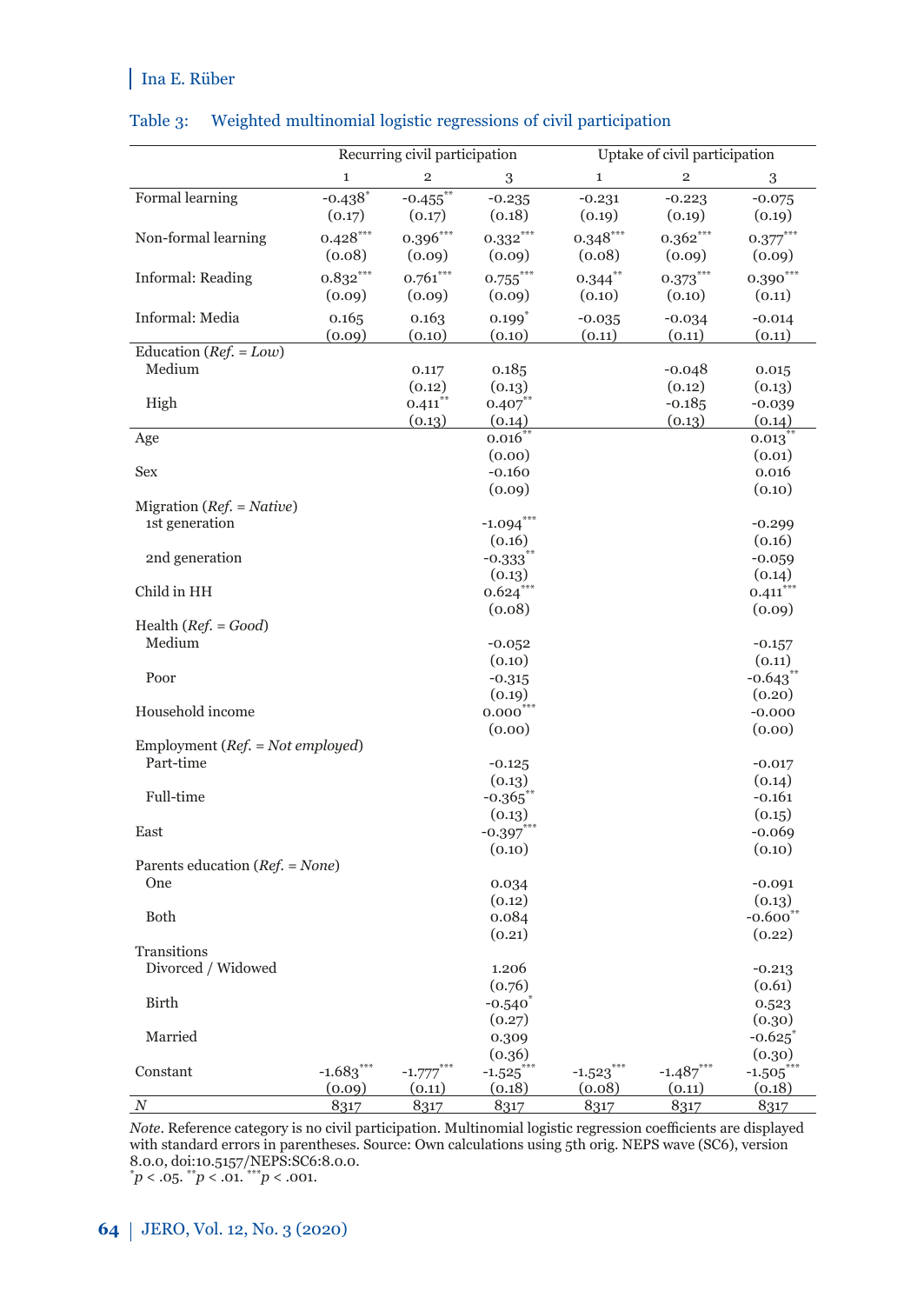#### Continuation and changes in civil participation during adulthood

Model 3 includes all control variables. Here, the association of formal adult learning and recurring civil participation loses significance, while the one with informal learning by media gains significance. The model unfolds that, controlling for major common determinants of adult learning and civil participation, non-formal learning increases the odds of recurring civil participation by 39 percent  $(e^{0.332})$ and it increases the odds of taking up civil participation by 46 percent  $(e^{0.377})$  as compared to no civil participation. The increase of the odds is even higher for informal learning by reading. Further, all else being equal, the odds to uptake civil participation for non-formal learning against the odds to be in recurring civil participation for non-formal learning are 5 percentage points higher ( $e^{(0.377 \cdot 0.332)}$ ). In the case of informal learning, the odds decrease by 70 percentage points  $(e^{(0.390 - e^{0.390})})$  $0.755)$ 

A glance at the coefficients of the control variables manifests the picture that the determinants of recurring civil participations and the determinants of taking up civil participation differ quite substantially. The model also replicates earlier findings, showing a strong negative association of marriage and taking up civil participation and a positive effect of children in the household on taking up civil participation (cf. Lancee & Radl, 2014; Rotolo, 2000). A migration background shows a negative influence on recurring civil participation, but not on taking up civil participation (cf. Wiertz, 2016). Quite comprehensibly, poor health significantly decreases the odds of taking up civil participation, while it does not significantly associate with recurring civil participation.

There are three major conclusions that can be drawn from the results. First, the explanatory power of the variables differs substantially between estimating recurring civil participation and taking up civil participation. Second, formal adult learning and media supported informal adult learning are not associated with taking up civil participation. Third, non-formal adult learning and informal learning by reading books and specific literature are likely to contribute to the uptake of civil participation, although adult, who engage in informal learning are much more likely to be in the group of recurring civil participation against taking up civil participation.

#### **7.3 Robustness checks**

The analyses presented above have a couple of limitations, when it comes to their potential for causal inference. Some of them can be tackled by separately employing different estimation techniques. In this section, I present a summary of the main findings from two robustness checks. A detailed description may be drawn from the supplementary material.

First, the measures used for civil participation and adult learning refer to the same time period. This means that the main model may not differentiate between an effect of civil participation on adult learning and an effect of adult learning on civil participation. To combat this problem of reversed causality to a certain extent, I make use of the NEPS panel structure running two wave multinomial logistic re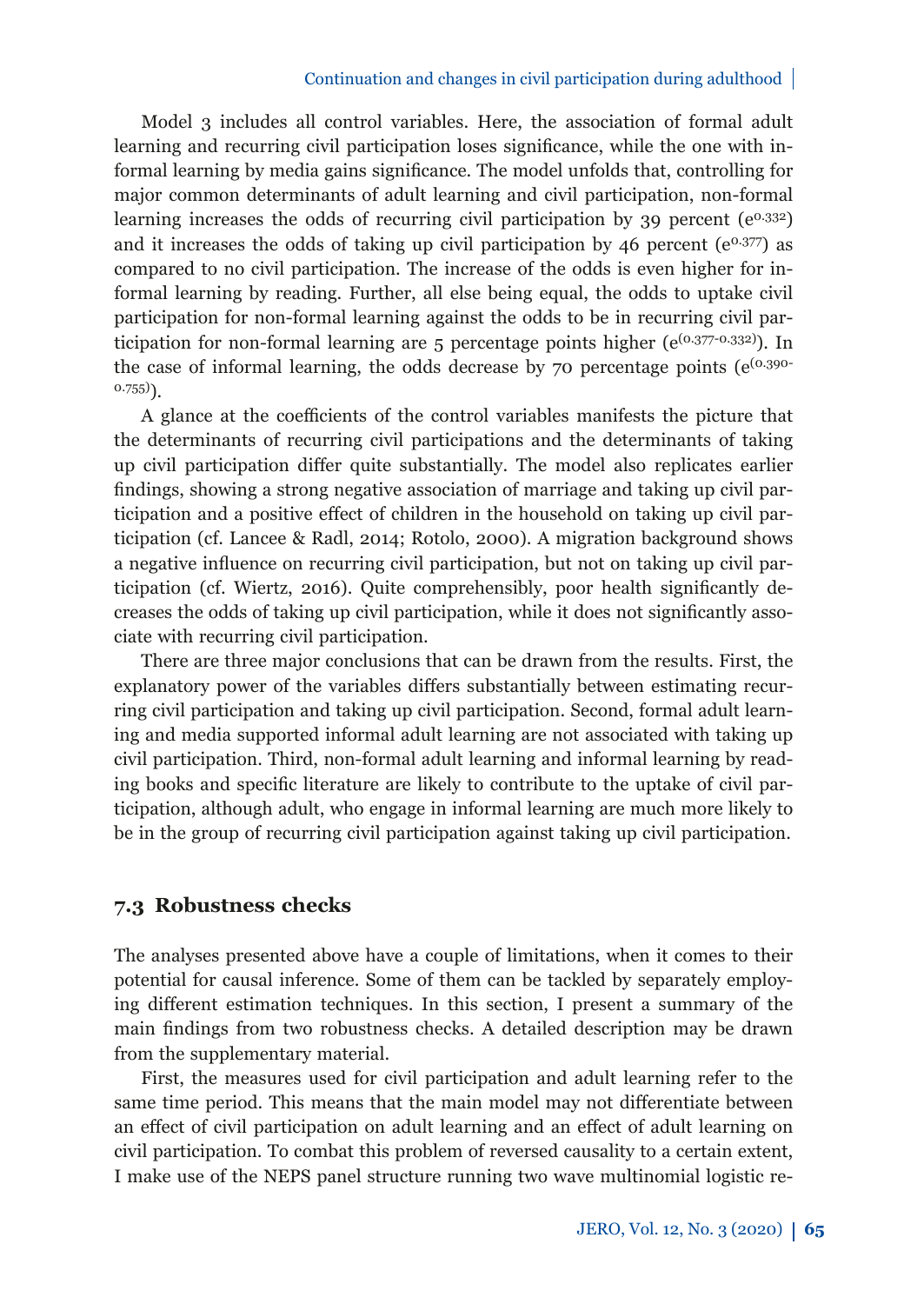gressions. Therein, the fourth NEPS main wave provides the data for adult learning activities. This ensures that the learning activity precedes the uptake of civil participation. Apart from one major exception and slight decreases in the size of the coefficients, the results are similar to the results from the main model. The major exception is, that the association of informal learning with taking up civil participation loses significance. This supports the implication that non-formal learning contributes strongest to the chances of taking up civil participation.

Second, I run the models separately for each adult learning activity to avoid collinearity. The results are similar to modelling them all together.

### **8. Conclusion and discussion**

This article revisited the associations between education and learning with civil participation during adulthood, focusing on the questions whether and how adult learning may exert an effect on civil participation. The political faith in such an effect is strong (Dohmen, 1998; European Commission, 2002; United Nations General Assembly, 2015), as is the empirical evidence for a positive association, but not particularly for an effect. Viewing civil participation behavior from a life course perspective, even raises considerable doubts on the plausibility of an effect, since civil participation often establishes early in life and then remains rather stable. Hence, I distinguished recurring civil participation from the uptake of civil participation during adulthood. In regards to the association of civil participation and education the results support that the continuity theory of aging applies to civil participation. Education positively associates with recurring civil participation, while the uptake of civil participation during adulthood does not relate to education.

To analyze the associations of adult learning and civil participation, following earlier work, I distinguished formal, non-formal and informal adult learning. I draw 4 main conclusions from the empirical analyses, which allow for drawing inferences about the mechanisms underlying the associations between adult learning and civil participation.

First, in every model specification formal adult learning neither significantly associates with recurring civil participation, nor with the uptake of civil participation. In line with the theoretically derived expectation, this implies that there is no effect of civil participation on formal adult learning. However, against the expectations, there are also no common determinants of civil participation and formal adult learning and there is no effect of formal adult learning on the uptake of civil participation. The absence of an effect of formal adult learning on the uptake of civil participation indicates that the proposed mechanism by which adult learning may exert an effect on civil participation and which only applies to formal learning, does not show. The *economic conditions* of adults were expected to change with formal learning and to influence the capabilities or resources for civil participation. The results indicate, they do not. Further, those mechanisms, which were expected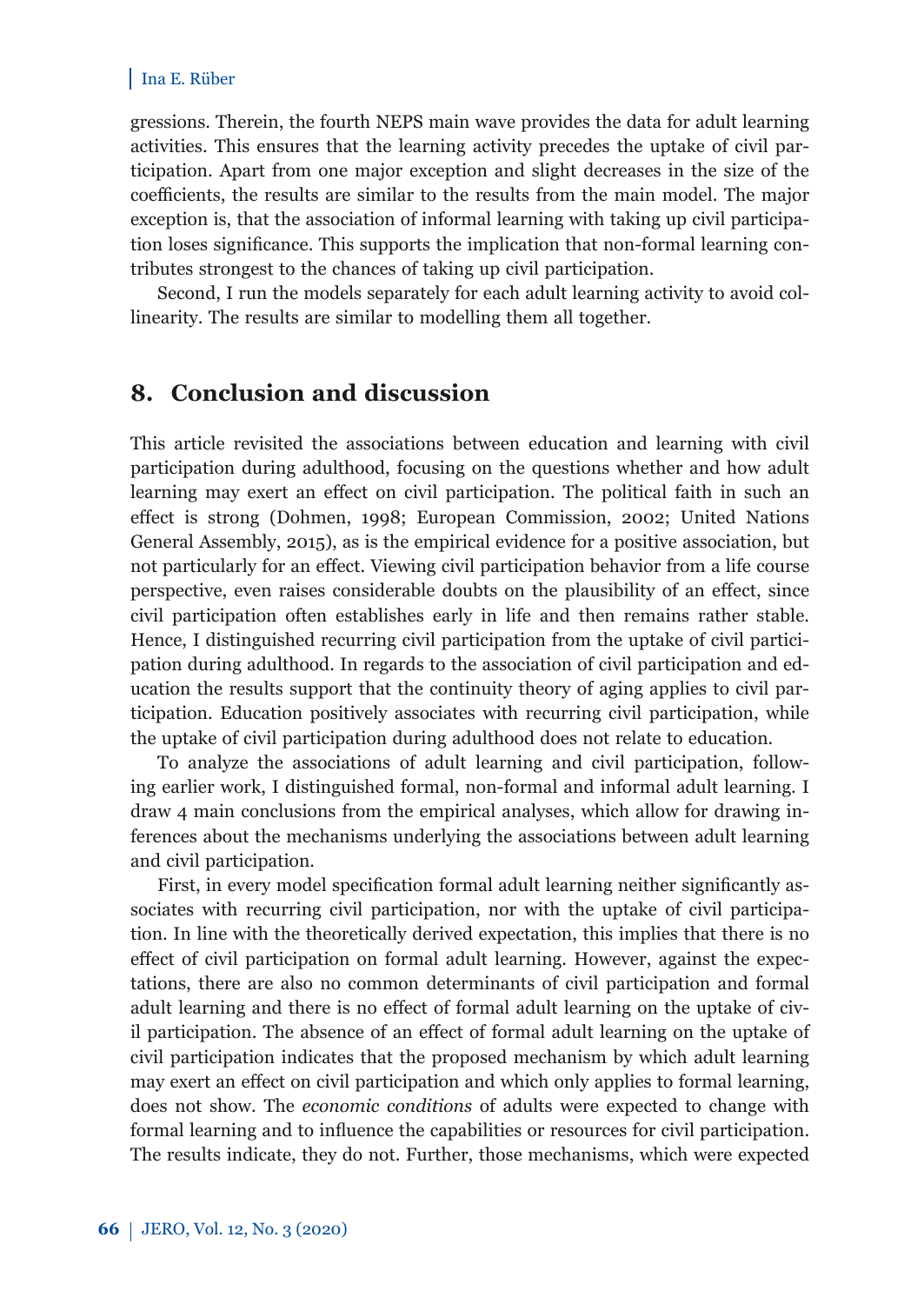to apply equally to all types of adult learning, either do not apply to formal learning, or are too weak to actually trigger changes in civil participation.

The implications regarding the association of formal adult learning and civil participation are subject to some important limitations of the analysis. The described mechanism for an effect of formal adult learning on the uptake of civil participation may only set in after the completion of formal adult learning, which is not specified as such in the analysis. Ongoing formal adult learning is often very time consuming and it poses a considerable additional financial expenditure (Kuper et al., 2017). It is quite likely that adults engaging in formal learning rather lack resources to continue or to uptake civil participation. Focusing on completed accredited courses, Feinstein et al.  $(2003)$  did find a positive association with civil participation.

Second, non-formal adult learning positively associates with both recurring civil participation and the uptake of civil participation in every model specification, while the size of the log odds decreases with the restrictiveness of the models. Hence, all explanations given for the positive associations may hold; there are common determinants and there are likely to be effects in both directions. In line with earlier research, civil participation, whether timely or planned, can increase the chance for participation in non-formal learning activities. Non-formal learning can, through the suggested mechanisms, increase the chances for adults to continue or to uptake civil participation, while the evidence for the latter is stronger, also considering that the vast majority of non-formal learning activities are job-related.

Third, the association of informal learning and civil participation differs upon the type of informal learning. Informal learning by using digital media does not significantly associate with civil participation, suggesting no common determinants and no effects. Informal learning by reading books and specific literature shows strong positive associations with recurring civil participation, which weaken with the introduction of controls, and moderate positive associations with the uptake of civil participation, which strengthen with the introduction of controls and become insignificant in the two-wave model. These results hint towards common determinants and towards civil participation to raise opportunities for informal learning by reading books and specific literature. The likelihood of an effect of this type of informal learning on the uptake of civil participation is rather low. The results on informal learning, again, point towards the interpretation that proposed mechanisms that shall apply to all types of adult learning may either be too weak to exert an effect on civil participation or the theoretical considerations may not hold.

Fourth, synthetizing all findings and theoretical implications on the potential mechanisms of an effect of adult learning on the uptake of civil participation suggests that only those mechanisms that apply to non-formal learning may hold. These refer to *social networks*, which are argued to have high explanatory power for civil participation behavior (Verba et al., 1995; Wiertz, 2016; Wilson, 2012). Non-formal adult learning takes place within social settings and therewith often opens up opportunities for the participants' to expand their social networks. This increases the chance to get in touch with civilly active people, and simultaneous-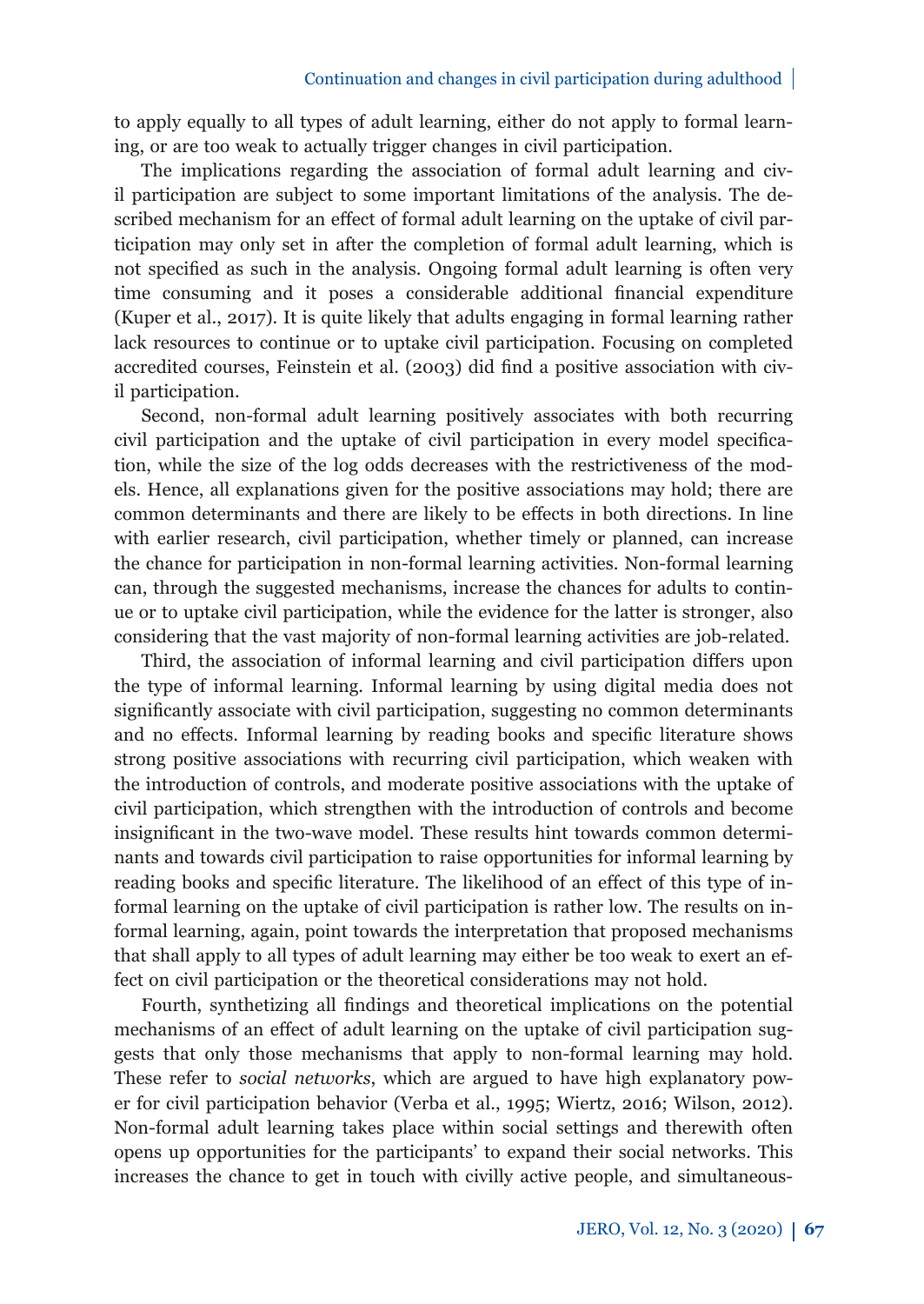ly it increases the chances to be recruited or to develop an interest in civil participation.

With this conclusion, I do not intend to reduce non-formal adult learning simply to a place of social encounters. The analysis does not stand against theories which imply that adult learning generates knowledge, skills or self-perceptions that may lead someone into civil participation. It only confirms that on the aggregate level and irrespective of the content, there is still an effect emerging from a different causal path. This also implies that more specified types of informal or formal adult learning might increase the chance to uptake civil participation. Further, the positive effect through social mechanisms is likely to become stronger or weaker when controlling for other course characteristics. Assuredly, the next step is to distinguish between more nuanced types of non-formal adult learning.

This also bridges over to the remaining limitations of this article. The study focusses on the degree of institutionalization of adult learning, but disregards the content, how it is financed and how long the learning activities lasts. It is likely that the learner enters and leaves the learning activity differently depending on whether it was self- or externally financed. Similarly, a two-week-course probably differs from a two-day course in its opportunities to connect with other course participants. On the other hand, if it is about the content more than about intensity or institutionalization, it might be sufficient to read just one journal entry to be motivated to uptake civil engagement. This might apply or should apply in particular to the learning opportunities connected to civic education. Another limitation to the present study is that it is unable to fully identify the direction of a potential causal effect and it is still subject to unobserved variable bias. Moreover, the analysis does not include interactions with education, gender or age groups. I strongly suggest that future research looks closely into the effect of non-formal adult learning including those interactions, since there is evidence that the effect may differ between these groups (e.g. Van Ingen & van der Meer, 2011). Finally, future research may facilitate data which allows for differentiation between civil participation activities, such as active membership versus volunteering. It may further determine whether the uptake of civil participation lasts or whether it is only short term.

In spite of its limitations, this study points out the important but insufficiently addressed differences in explaining recurring civil participation and the uptake of civil participation during adulthood in connection with education and learning.

## **References**

- Agresti, A., & Finlay, B. (2009). *Statistical methods for the social sciences*. 4<sup>th</sup> edition. London: Pearson.
- Alscher, M., Droß, P. J., Priller, E., & Schmeißer, C. (2013). *Vereine an den Grenzen der Belastbarkeit* (No. 07). WZBrief Zivilengagement.
- Aßmann, C., Steinhauer, H. W., Kiesl, H., Koch, S., Schönberger, B., Müller-Kuller, A., Rohwer, G., Rässler, S., & Blossfeld, H. P. (2011). 4 Sampling designs of the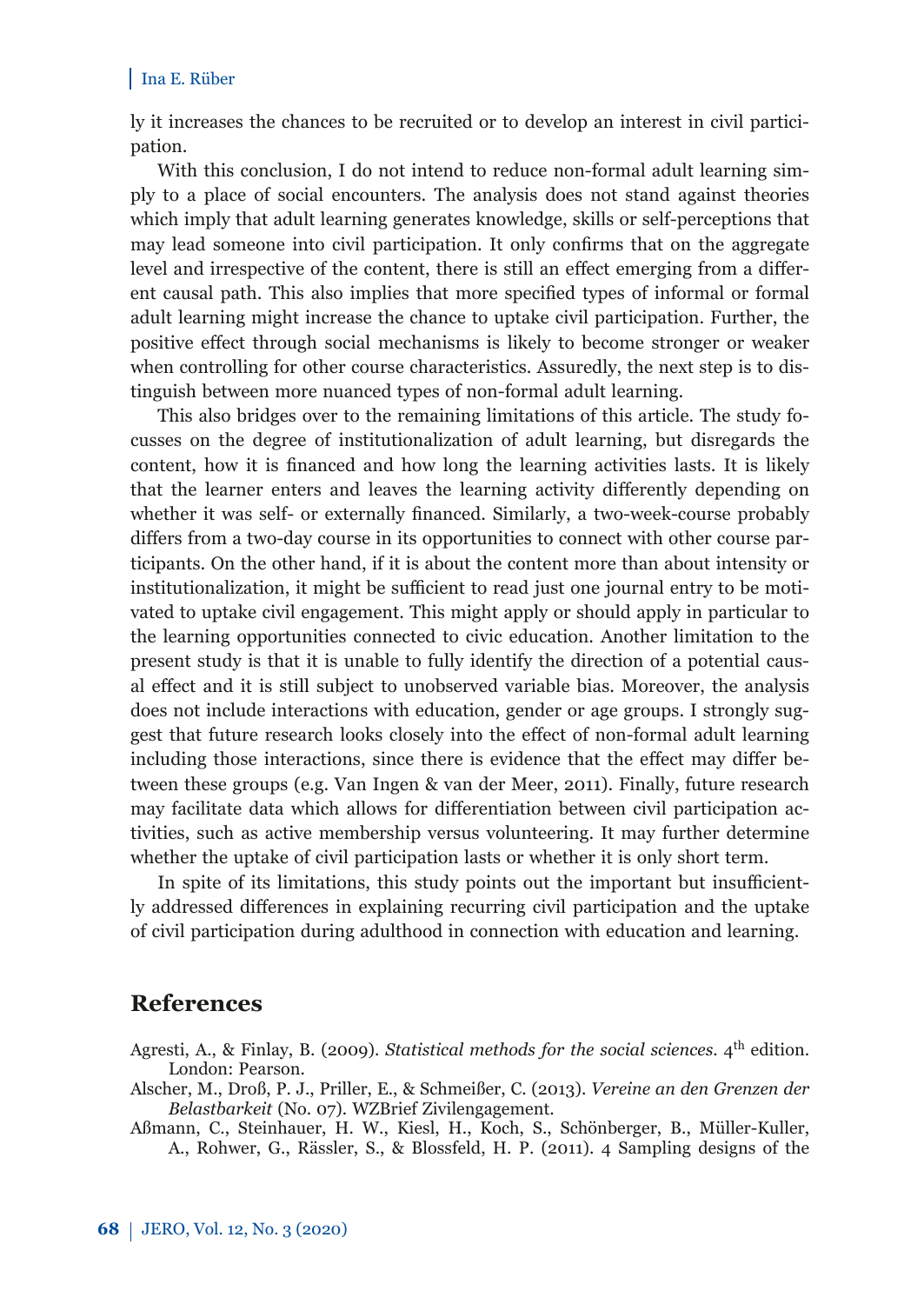National Educational Panel Study: Challenges and solutions. *Zeitschrift für Erziehungswissenschaft, 14*(2), 51.

- Atchley, R. C. (1989). A continuity theory of normal aging. *The gerontologist, 29*(2), 183–190.
- Bilger, F., & Strauß, A. (2017). Beteiligung an non-formaler Weiterbildung. In F. Bilger, F. Behringer, H. Kuper, & S. Schrader (Eds.), *Weiterbildungsverhalten in Deutschland 2016 – Ergebnisse des Adult Education Survey (AES)* (pp. 25–55). Bielefeld: wbv Media.
- Blossfeld , H.-P., Roßbach, H.-G. & Maurice, J. von (Eds.). (2011). *Education as a lifelong process. The German National Educational Panel Study (NEPS)*. Wiesbaden, Germany: VS.
- Brödel, R. (2006). Bürgerschaftliches Engagement und Weiterbildung. *Report. Zeitschrift für Weiterbildungsforschung, 3*(29), 70−80.
- Buchholz, S., Unfried, J., & Blossfeld, H.-P. (2014). Reinforcing social inequalities? Adult learning and returns to adult learning in Germany. In H.-P. Blossfeld, E. Kilpi-jakonen, D. Vono de vilhena, & S. Buchholz (Eds.), *Adult learning in modern societies: an international comparison from a life-course perspective* (pp. 242– 263). Cheltenham: Edward Elgar Publishing.
- Bynner, J., & Hammond, C. (2004). The benefits of adult learning: quantitative insights. In T. Schuller, J. Preston, C. Hammond, A. Brassett-Grundy and J. Bynner (Eds.), *The Benefits of Learning: the Impact of Education on Health, Family Life and Social Capital* (pp. 161–178)*.* London: RoutledgeFalmer.
- Dohmen, G. (1998). Zur Zukunft der Weiterbildung in Europa: lebenslanges Lernen für alle in veränderten Lernumwelten. Bonn: BMBF.
- Ehlert, M. (2017). Who benefits from training courses in Germany? Monetary returns to non-formal further education on a segmented labour market. *European Sociological Review, 33*(3), 436–448.
- Einolf, C., & Chambré, S. M. (2011). Who volunteers? Constructing a hybrid theory. *International Journal of Nonprofi t and Voluntary Sector Marketing, 16*(4), 298–310.
- Eisermann, M., Janik, F., & Kruppe, T. (2014). Weiterbildungsbeteiligung Ursachen unterschiedlicher Teilnahmequoten in verschiedenen Datenquellen. *Zeitschrift für Erziehungswissenschaft, 17*(3), 473–495.
- Ekman, J., & Amnå, E. (2012). Political participation and civic engagement: Towards a new typology. *Human affairs*, 22(3), 283-300.
- European Commission. (2002). *European report on quality indicators of lifelong learning*. Brussels: European Commission.
- Eurostat. (2017). Adult learning statistics characteristics of education and training. Retrieved from http://ec.europa.eu/eurostat/statistics-explained/index.php/ Adult\_learning\_statistics\_-\_characteristics\_of\_education\_and\_training.
- Feinstein, L., Hammond, C., Woods, L., Preston, J., & Bynner, J. (2003). *The contribution of adult learning to health and social capital*. Research Report No. 8. London: Centre for the Wider Benefits of Learning.
- Field, J. (2011). Researching the benefits of learning: the persuasive power of longitudinal studies. *London Review of Education, 9*(3), 283–292.
- Gesthuizen, M., Van der Meer, T., & Scheepers, P. (2008). Education and dimensions of social capital: do educational effects differ due to educational expansion and social security expenditure? *European Sociological Review, 24*(5), 617–632.
- Gorges, J. (2018). Weiterbildungsbeteiligung Älterer aus Perspektive der Erwartungs-Wert-Theorie. *Zeitschrift für Entwicklungspsychologie und Pädagogische Psychologie, 50*(3), 149–159.
- Hanushek, E. A., Schwerdt, G., Woessmann, L., & Zhang, L. (2017). General education, vocational education, and labor-market outcomes over the lifecycle. *Journal of Human Resources, 52*(1), 48–87.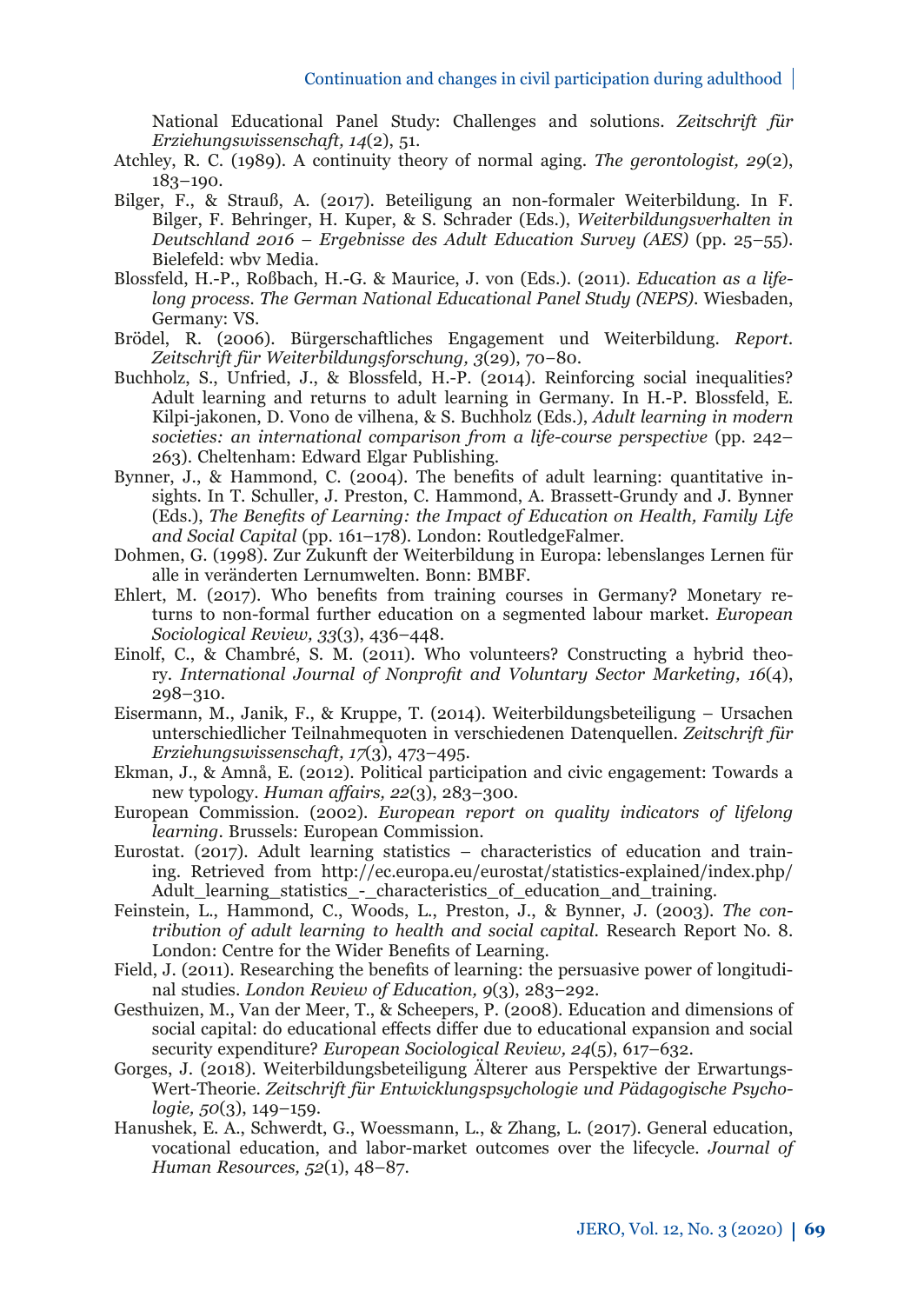- Hustinx, L., Cnaan, R. A., & Handy, F. (2010). Navigating theories of volunteering: A hybrid map for a complex phenomenon. *Journal for the theory of social behavior, 40*(4), 410–434.
- Janoski, T., & Wilson, J. (1995). Pathways to voluntarism: Family socialization and status transmission models. *Social Forces, 74*(1), 271–292.
- Kaufmann-Kuchta, K., & Kuper, H. (2017). Informelles Lernen und soziale Teilhabe. In F. Bilger, F. Behringer, H. Kuper, & S. Schrader (Eds.), *Weiterbildungsverhalten in Deutschland 2016 – Ergebnisse des Adult Education Survey (AES)* (pp. 185–201). Bielefeld: wbv Media.
- Kleinert, C., Matthes, B., Antoni, M., Drasch, K., Ruland, M., & Trahms, A. (2011). ALWA–new life course data for Germany. *Schmollers Jahrbuch*, *131*(4), 625-634.
- Kruppe, T., & Trepesch, M. (2017). Weiterbildungsbeteiligung in Deutschland. Auswertungen mit den Daten der Erwachsenenbefragung des Nationalen Bildungspanels "Bildung im Erwachsenenalter und lebenslanges Lernen". *IAB-Discussion Paper*, 16/2017.
- Kuper, H., Christ, J., & Schrader, J. (2017). Formale Bildungsaktivitäten Erwachsener. In F. Bilger, F. Behringer, H. Kuper, & S. Schrader (Eds.), *Weiterbildungsverhalten in Deutschland 2016 – Ergebnisse des Adult Education Survey (AES)* (pp. 153- 161). Bielefeld: wbv Media.
- Lancee, B., & Radl, J. (2014). Volunteering over the life course. *Social Forces*, *93*(2), 833-862.
- Mania, E. (2019). Temporale Bezüge bei Regulativen der Weiterbildungsbeteiligung. *Zeit schrift für Weiterbildungsforschung, 42*(2), 201–219.
- Mascherini, M., Vidoni, D., & Manca, A. R. (2011). Exploring the determinants of civil participation in 14 European countries: One-size-fits none. *European Sociological Review, 27*(6), 790–807.
- Nie, N. H., Junn, J., & Stehlik-Barry, K. (1996). *Education and democratic citizenship in America*. Chicago: University of Chicago.
- Oesterle, S., Johnson, M. K., & Mortimer, J. T. (2004). Volunteerism during the transition to adulthood: A life course perspective. *Social Forces, 82*(3), 1123–1149.
- Preston, J., & Feinstein, L. (2004). *Adult education and attitude change*. Research Report No.11. London: Centre for the Wider Benefits of Learning.
- Priemer, J., Krimmer, H., & Labigne, A. (2017). *ZiviZ-Survey 2017 Vielfalt verstehen.*  Zusammenhalt stärken. Essen: SV Verwaltungsgesellschaft für Wissenschaftspflege mbH.
- Putnam, R. D. (2000). Bowling alone: America's declining social capital. In L. Crothers & C. Lockhart (Eds.), *Culture and politics* (pp. 223–234). New York, NY: Palgrave Macmillan.
- Rotolo, T. (2000). A time to join, a time to quit: The influence of life cycle transitions on voluntary association membership. *Social Forces*, *78*(3), 1133-1161.
- Rüber, I. E., & Bol, T. (2017). Informal learning and labour market returns. Evidence from German panel data. *European Sociological Review, 33*(6), 765–778.
- Rüber, I. E., Rees, S. L., & Schmidt-Hertha, B. (2018). Lifelong learning–lifelong returns? A new theoretical framework for the analysis of civic returns on adult learning. *International Review of Education, 64*(5), 543–562.
- Ruhose, J., Thomsen, S. L., & Weilage, I. (2019). The benefits of adult learning: Workrelated training, social capital, and earnings. *Economics of Education Review, 72*, 166–186.
- Schnittker, J., & Behrman, J. R. (2012). Learning to do well or learning to do good? Estimating the effects of schooling on civic engagement, social cohesion, and labor market outcomes in the presence of endowments. *Social science research, 41*(2), 306–320.
- Schuller, T., & Desjardin, R. (2010). Wider benefits of adult education. In K. Rubenson (Ed.), *Adult Learning and Education* (pp. 294–298). Oxford: Elsevier.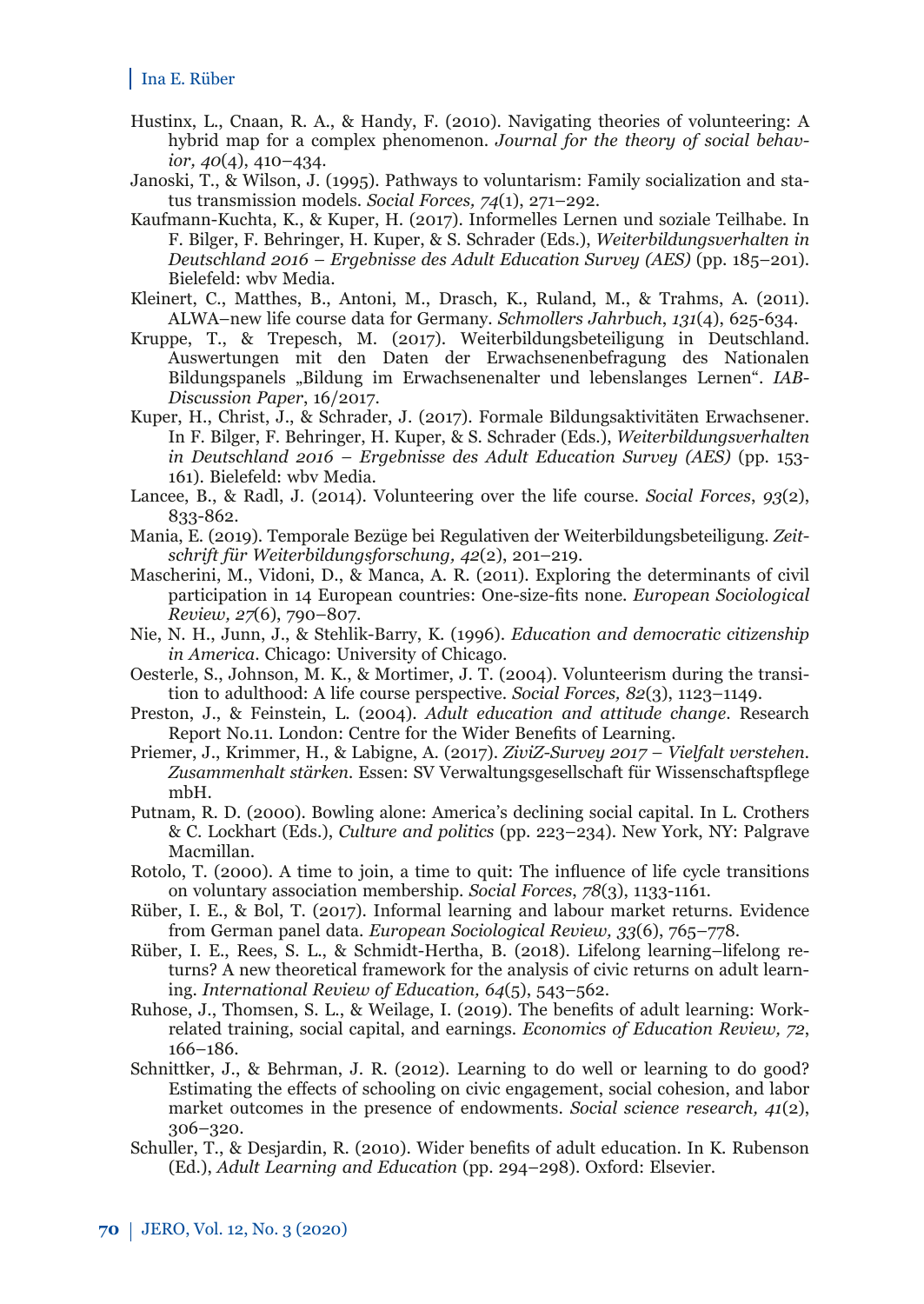- Schuller, T., Preston, J., Hammond, C., Brassett-Grundy, A., & Bynner, J. (2004). *The Benefi ts of Learning. The impact of education on health, family life and social capital.* London: Routledge Falmer.
- Simonson, J., & Gordo, L. R. (2017). Qualifizierung im freiwilligen Engagement. In J. Simonson, C. Vogel, & C. Tesch-Römer (Eds.), *Freiwilliges Engagement in Deutschland* (pp. 355–376). Wiesbaden: VS.
- Simonson, J., Hameister, N., & Vogel, C. (2017). Daten und Methoden des Deutschen Freiwilligensurveys. In J. Simonson, C. Vogel, & C. Tesch-Römer (Eds.), *Freiwilliges Engagement in Deutschland* (pp. 51–88). Wiesbaden: VS.
- Simonson, J., & Vogel, C. (2017). Organisationale Struktur des freiwilligen Engagements und Verbesserungsmöglichkeiten der Rahmenbedingungen. In J. Simonson, C. Vogel, & C. Tesch-Römer (Eds.), *Freiwilliges Engagement in Deutschland* (pp. 523–548). Wiesbaden: VS.
- Thomas, E. (2017). The outcomes and impacts of everyday learning. *International Journal of Lifelong Education, 36*(3), 308–323.
- Treiman, D. J. (2014). *Quantitative data analysis: Doing social research to test ideas*. Hoboken, New Jersey: Wiley.
- United Nations General Assembly. (2015). *Transforming our world: the 2030 Agenda for Sustainable Development*. UN Doc. A/70/L/1. Retrieved from https://sustainabledevelopment.un.org/post2015/transformingourworld
- Van Ingen, E., & Dekker, P. (2011). Changes in the determinants of volunteering: Participation and time investment between 1975 and 2005 in the Netherlands. *Nonprofi t and Voluntary Sector Quarterly, 40*(4), 682–702.
- Van Ingen, E., & van der Meer, T. (2011). Welfare state expenditure and inequalities in voluntary association participation. *Journal of European Social Policy, 21*(4), 302–322.
- Vera-Toscano, E., Rodrigues, M., & Costa, P. (2017). Beyond educational attainment: The importance of skills and lifelong learning for social outcomes. Evidence for Europe from PIAAC. *European Journal of Education, 52*(2), 217–231.
- Verba, S., Schlozman, K. L., & Brady, H. E. (1995). *Voice and equality: Civic voluntarism in American politics*. Cambridge, MA: Harvard University.
- Vogel, C., Hagen, C., Simonson, J., & Tesch-Römer, C. (2017). Freiwilliges Engagement und öffentliche gemeinschaftliche Aktivität. In J. Simonson, C. Vogel, & C. Tesch-Römer (Eds.), *Freiwilliges Engagement in Deutschland* (pp. 91–150). Wiesbaden: VS.
- Wiertz, D. (2016). Segregation in civic life: Ethnic sorting and mixing across voluntary associations. *American Sociological Review, 81*(4), 800–827.
- Wilson, J. (2012). Volunteerism research: A review essay. *Nonprofi t and Voluntary SectorQuarterly, 41*(2), 176–212.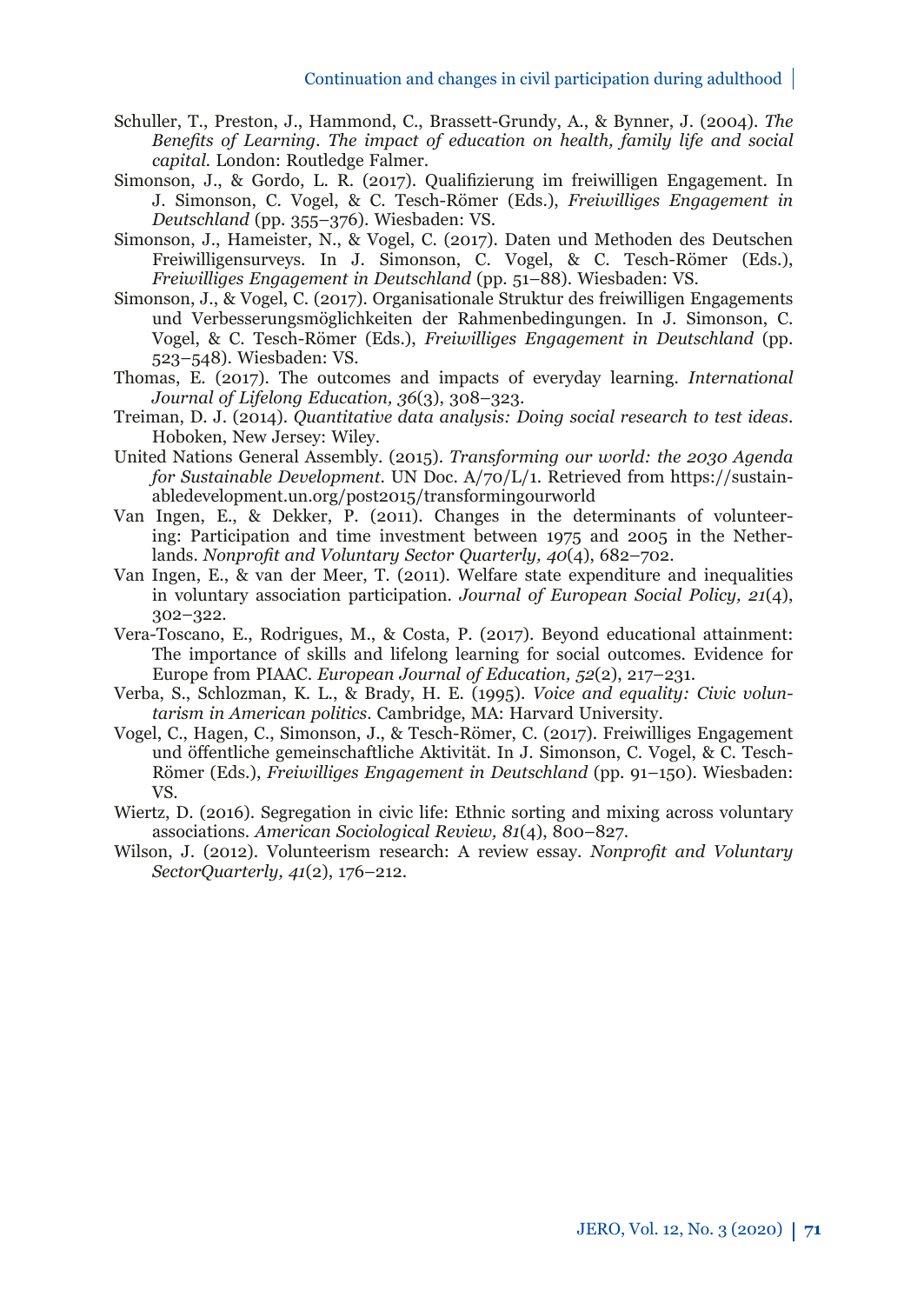## **Appendix**

## **Supplementary material – Robustness checks**

#### *Supplement A – Two wave linear regression*

In the main analysis, I use cross-sectional data. It is, therewith, not fully possible to identify a causal relationship between adult learning and civil participation. One of the reasons is that in a cross-section the predictor does not necessarily precede the outcome. Since the NEPS is a panel study and adult learning behavior is part of the annual questionnaire, it is possible to include adult learning participation from the previous wave and thereby control for the time-order of predictor and outcome. I employ a two-wave multinomial logistic regression, wherein the predictor variables (adult learning) are constructed on the basis of the fourth NEPS-main wave, and where the outcome and controls stem from the fifth wave. The results are displayed in Table A. The estimates do not meaningfully change regarding the significance levels in comparison to the main model. But they do drop quite significantly in size. Nevertheless, the main implications hold.

#### *Supplement B – Separate models per type of adult learning*

In the main analysis, I simultaneously introduce formal, non-formal and informal learning to the model. This strategy might lead to skewed results since adult learners are likely to take part in more than one type of adult learning. Non-formal and formal learning participation may predict informal learning participation especially well. To rule out screwed results due to multicollinearity, I run the main models separately for the three different types of adult learning. The results are displayed in Table B. The coefficients of formal learning remain insignificant and are smaller (but positive) when compared to the main model. The coefficients of non-formal and informal learning are comparable to those in the main models, although they are slightly higher. The main implications hold.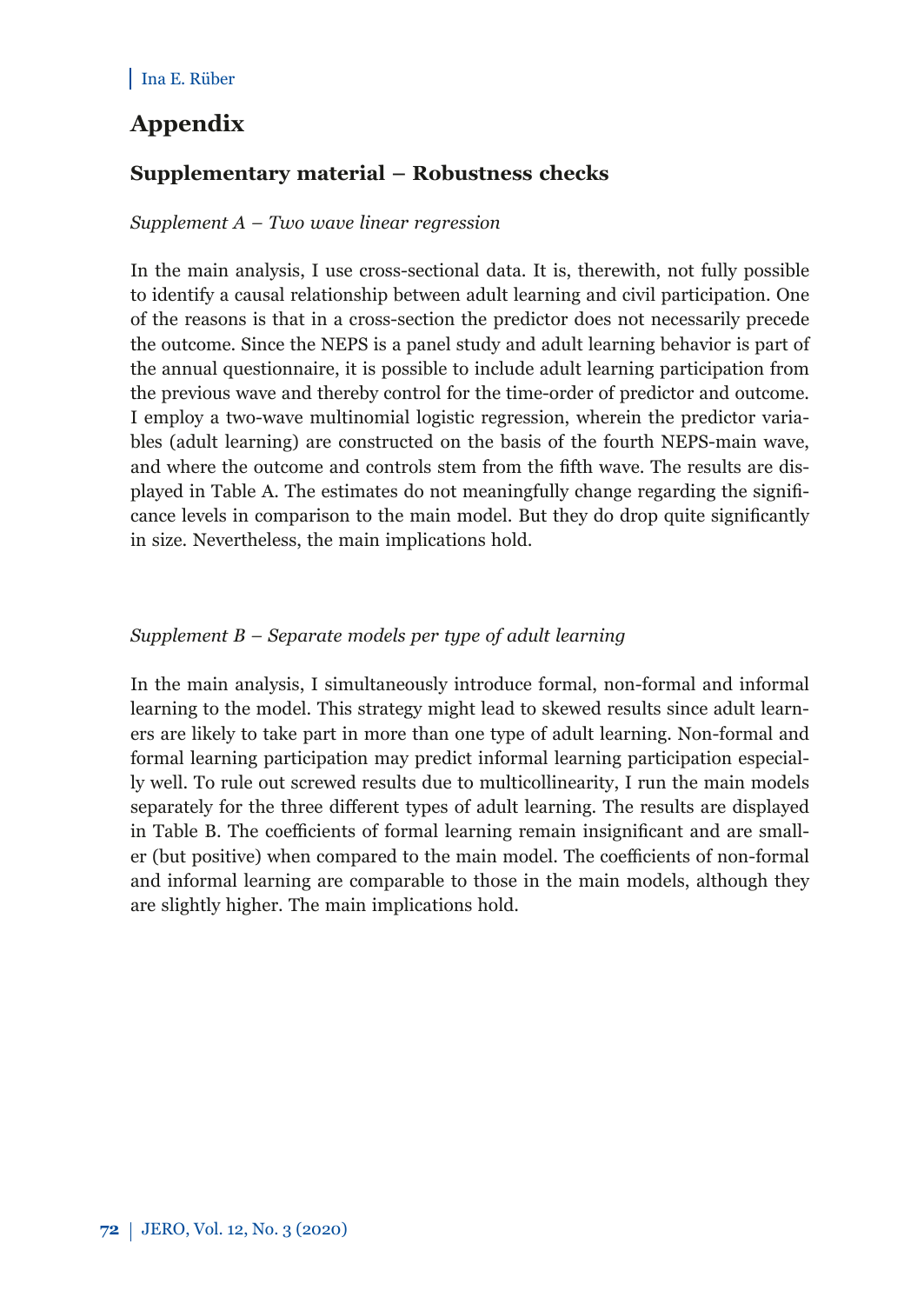|                                      | Recurring civil participation |                         | Uptake of civil participation |                        |  |  |
|--------------------------------------|-------------------------------|-------------------------|-------------------------------|------------------------|--|--|
|                                      | $\overline{2}$                | 3                       | $\mathfrak{D}$                | 3                      |  |  |
| Formal learning                      | 0.067                         | 0.328                   | 0.083                         | 0.233                  |  |  |
| (previous wave)                      | (0.19)                        | (0.20)                  | (0.20)                        | (0.21)                 |  |  |
| Non-formal learning                  | $0.413***$                    | $0.302***$              | $0.262$ **                    | $0.228^{*}$            |  |  |
| (p.w.)                               | (0.09)                        | (0.10)                  | (0.09)                        | (0.09)                 |  |  |
| <b>Informal: Reading</b>             | $0.587***$                    | $0.574***$              | 0.185                         | 0.204                  |  |  |
| (p.w.)                               | (0.10)                        | (0.10)                  | (0.10)                        | (0.11)                 |  |  |
| Informal: Media                      | $-0.051$                      | $-0.011$                | 0.108                         | 0.136                  |  |  |
| (p.w.)                               | (0.11)                        | (0.11)                  | (0.12)                        | (0.12)                 |  |  |
| Education ( $Ref. = Low$ )           |                               |                         |                               |                        |  |  |
| Medium                               | 0.089                         | 0.195                   | $-0.026$                      | 0.023                  |  |  |
|                                      | (0.13)                        | (0.14)                  | (0.12)                        | (0.13)                 |  |  |
| High                                 | $0.340^{**}$                  | 0.387                   | $-0.097$                      | 0.019                  |  |  |
|                                      | (0.13)                        | (0.15)                  | (0.14)                        | (0.14)                 |  |  |
| Age                                  |                               | $0.018^{*}$             |                               | $0.013^{''}$           |  |  |
|                                      |                               | (0.00)                  |                               | (0.01)                 |  |  |
| <b>Sex</b>                           |                               | $-0.159$                |                               | 0.015                  |  |  |
|                                      |                               | (0.10)                  |                               | (0.10)                 |  |  |
| Migration ( $Ref. = Native$ )        |                               |                         |                               |                        |  |  |
| 1st generation                       |                               | $-0.997***$             |                               | $-0.252$               |  |  |
|                                      |                               | (0.17)                  |                               | (0.17)                 |  |  |
| 2nd generation                       |                               | $-0.333$                |                               | $-0.091$               |  |  |
|                                      |                               | (0.14)                  |                               | (0.15)                 |  |  |
| Child in HH                          |                               | $0.538***$              |                               | $0.422$ **             |  |  |
|                                      |                               | (0.09)                  |                               | (0.10)                 |  |  |
| Health $(Ref. = Good)$               |                               |                         |                               |                        |  |  |
| Medium                               |                               | 0.088                   |                               | $-0.147$               |  |  |
|                                      |                               | (0.11)                  |                               | (0.11)                 |  |  |
| Poor                                 |                               | $-0.153$                |                               | $-0.649$ <sup>**</sup> |  |  |
|                                      |                               | (0.20)                  |                               | (0.20)                 |  |  |
| Household income                     |                               | $0.000^{***}$           |                               | $-0.000$               |  |  |
|                                      |                               | (0.00)                  |                               | (0.00)                 |  |  |
| Employment ( $Ref. = Not employed$ ) |                               |                         |                               |                        |  |  |
| Part-time                            |                               | $-0.156$                |                               | 0.034                  |  |  |
|                                      |                               | (0.14)                  |                               | (0.14)                 |  |  |
| Full-time                            |                               | $-0.468$ **             |                               | $-0.119$               |  |  |
|                                      |                               | (0.13)                  |                               | (0.15)                 |  |  |
| East                                 |                               | $-0.479$ <sup>***</sup> |                               | $-0.069$               |  |  |
|                                      |                               | (0.09)                  |                               | (0.10)                 |  |  |
| Parents education ( $Ref. = None$ )  |                               |                         |                               |                        |  |  |
| One                                  |                               | 0.116                   |                               | $-0.071$               |  |  |
|                                      |                               | (0.12)                  |                               | (0.143)                |  |  |
| Both                                 |                               | 0.215                   |                               | $-0.552$               |  |  |
|                                      |                               | (0.22)                  |                               | (0.23)                 |  |  |
| Transitions                          |                               |                         |                               |                        |  |  |
| Divorced / Widowed                   |                               | 1.416                   |                               | 0.074                  |  |  |
|                                      |                               | (0.77)                  |                               | (0.58)                 |  |  |
| Birth                                |                               | $-0.349$                |                               | 0.375                  |  |  |
|                                      |                               | (0.27)                  |                               | (0.31)                 |  |  |
| Married                              |                               | 0.128                   |                               | $-0.587$               |  |  |
|                                      |                               | (0.42)                  |                               | (0.33)                 |  |  |
| Constant                             | $-1.714$ <sup>**</sup>        | $-1.423$                | $-1.283$ <sup>**</sup>        | $-1.314$ <sup>*</sup>  |  |  |
|                                      | (0.12)                        | (0.18)                  | (0.11)                        | (0.18)                 |  |  |
| $\boldsymbol{N}$                     | 7870                          | 7870                    | 7870                          | 7870                   |  |  |

#### Table A: Weighted two-wave multinomial logistic regressions of civil participation

*Note*. Reference category is no civil participation. Multinomial logistic regression coefficients are displayed with standard errors in parentheses. Source: Own calculations using 4th and 5th orig. NEPS wave (SC6), version 8.0.0, doi:10.5157/NEPS:SC6:8.0.0.

 $p < .05$ .  $\frac{m}{p} < .01$ .  $\frac{m}{p} < .001$ .